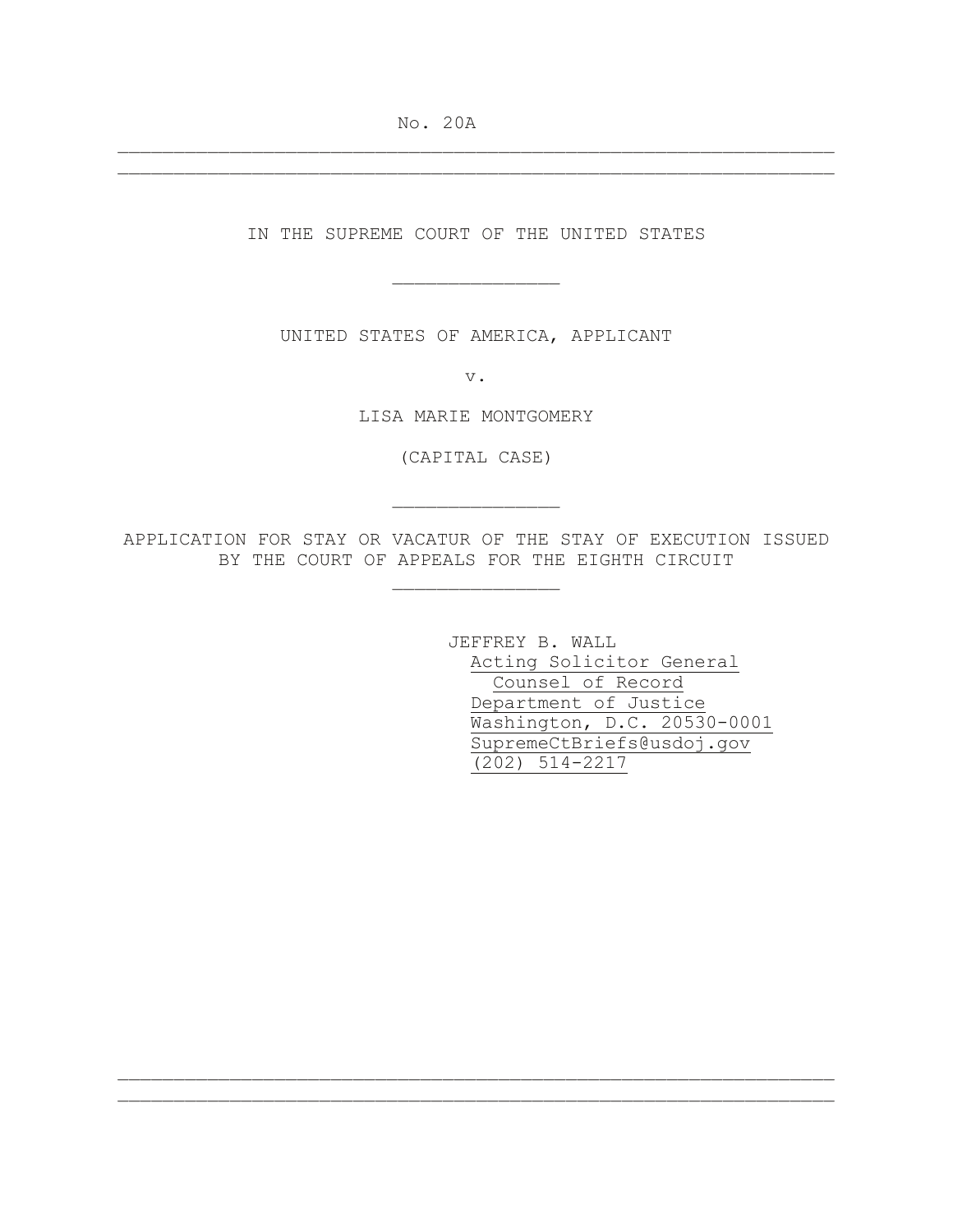## PARTIES TO THE PROCEEDING

Applicant (appellee below) is the United States of America. Respondent (appellant below) is Lisa Marie Montgomery.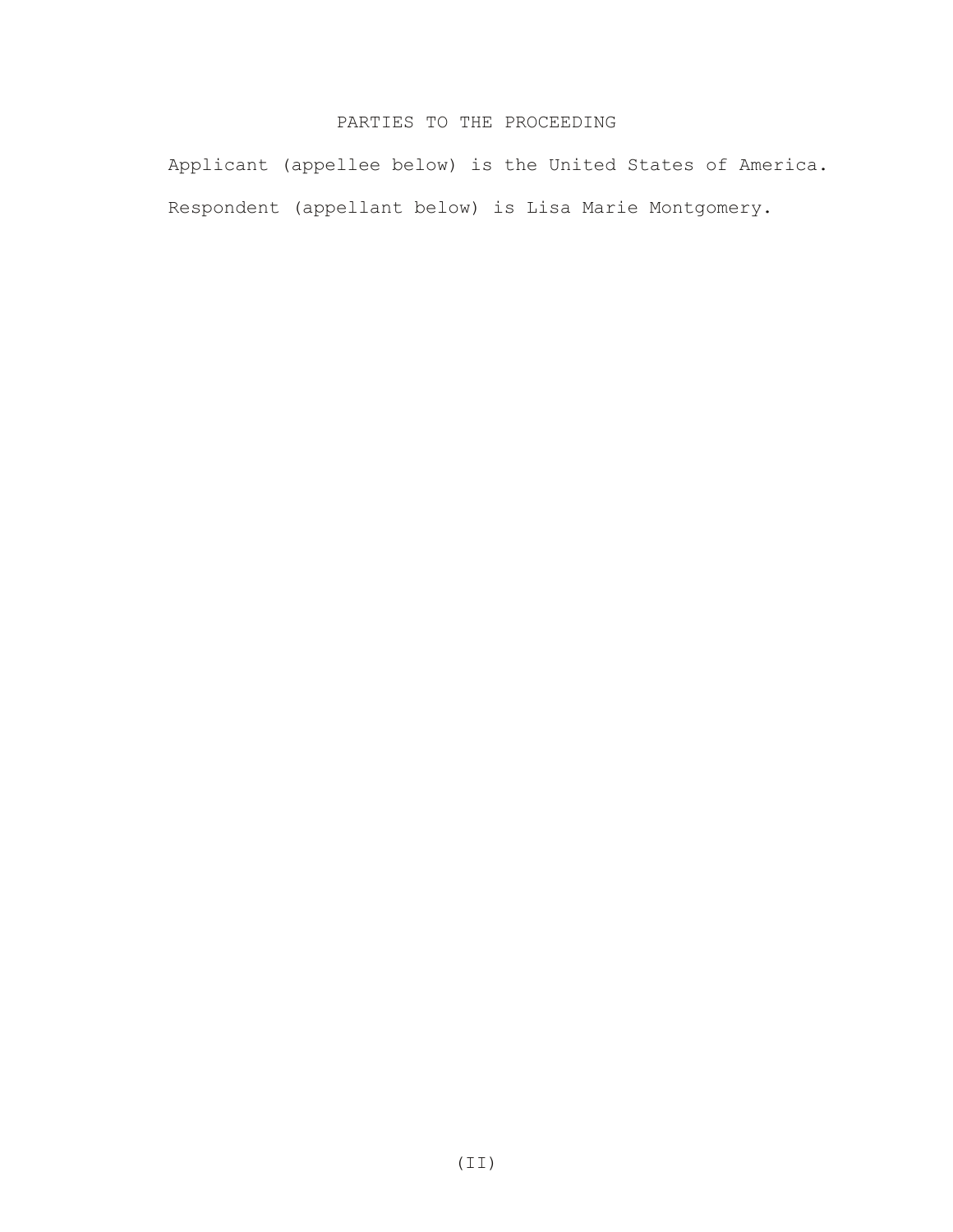### RELATED PROCEEDINGS

United States District Court (W.D. Mo.):

United States v. Montgomery, No. 05-cr-6002 (Apr. 4, 2008)

Montgomery v. United States, No. 12-cv-8001 (Mar. 3, 2017)

United States v. Montgomery, No. 05-cr-6002 (Jan. 10, 2021) United States Court of Appeals (8th Cir.):

United States v. Montgomery, No. 08-1780 (Apr. 5, 2011)

In re Montgomery, No. 13-2958 (Oct. 17, 2013)

In re Montgomery, No. 14-2437 (July 11, 2014)

In re Montgomery, No. 14-2725 (Aug. 13, 2014)

Montgomery v. United States, No. 17-1716 (Jan. 25, 2019)

United States v. Montgomery, No. 21-1074 (Jan. 12, 2021) Supreme Court of the United States:

Montgomery v. United States, No. 11-7377 (Mar. 19, 2012) Montgomery v. United States, No. 19-5921 (May 26, 2020)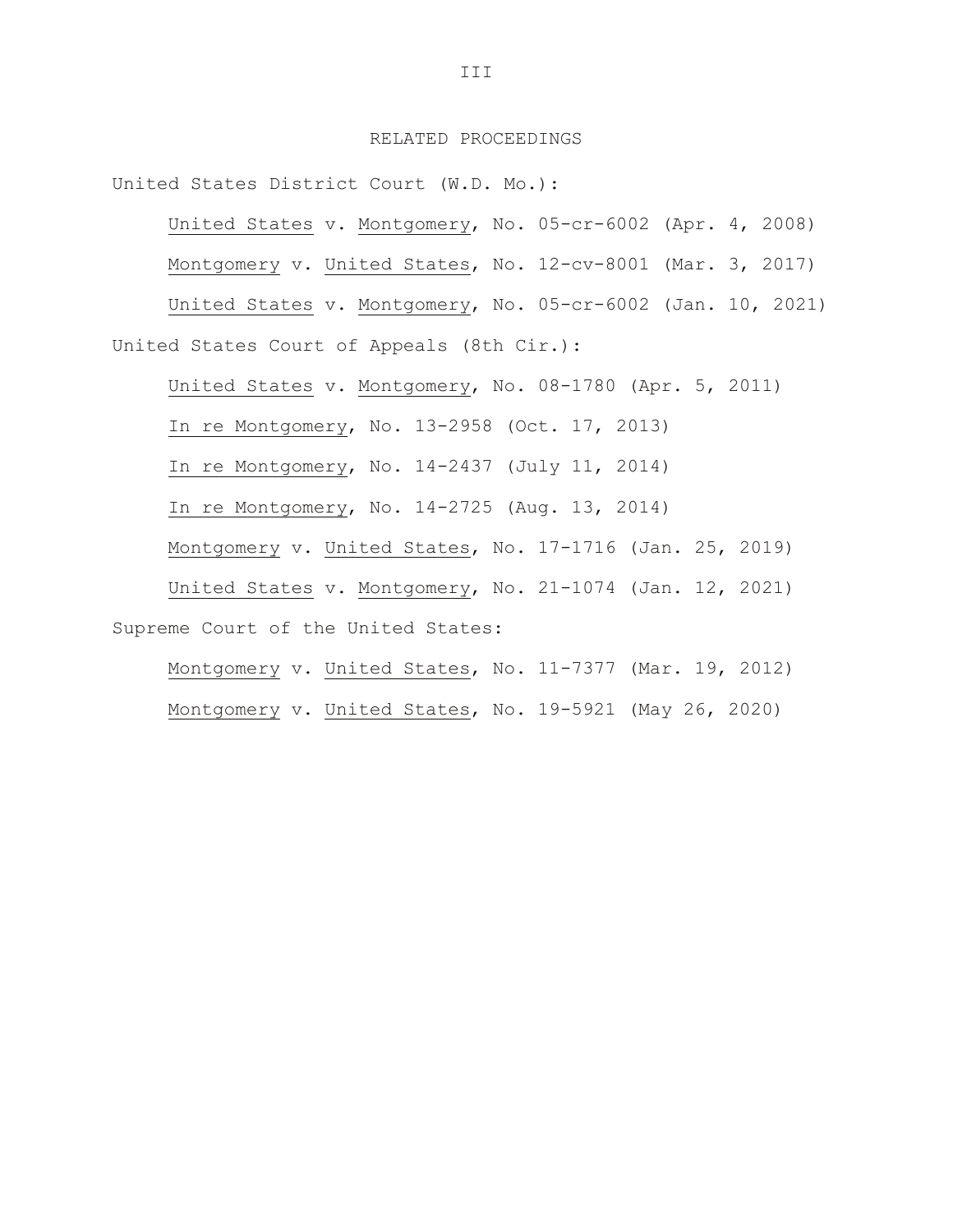IN THE SUPREME COURT OF THE UNITED STATES \_\_\_\_\_\_\_\_\_\_\_\_\_\_\_

No. 20A

UNITED STATES OF AMERICA, APPLICANT

v.

LISA MARIE MONTGOMERY

(CAPITAL CASE) \_\_\_\_\_\_\_\_\_\_\_\_\_\_\_

APPLICATION FOR STAY OR VACATUR OF THE STAY OF EXECUTION ISSUED BY THE COURT OF APPEALS FOR THE EIGHTH CIRCUIT

\_\_\_\_\_\_\_\_\_\_\_\_\_\_\_

Pursuant to Rule 23 of this Court and the All Writs Act, 28 U.S.C. 1651, the Acting Solicitor General, on behalf of the United States, respectfully applies for an order immediately staying or vacating a stay of respondent's execution entered by the United States Court of Appeals for the Eighth Circuit. Although respondent's execution was scheduled to occur today at 6 p.m., a divided panel of the Eighth Circuit -- in a two-sentence, unreasoned, and unsigned order -- issued a stay at about 4 p.m. today, and it did so based on a claim that respondent filed in district court on Sunday**.** This Court repeatedly has admonished that "last-minute" stays of execution "'should be the extreme exception, not the norm.'" Barr v. Lee, 140 S. Ct. 2590, 2591 (2020). Yet this is the third stay entered against respondent's execution in the past 24 hours -- the Seventh Circuit has already vacated one of them, Montgomery v. T.J. Watson, No. 21-1052 (Jan. 12, 2021), and this Court vacated a second one moments ago, see

(1)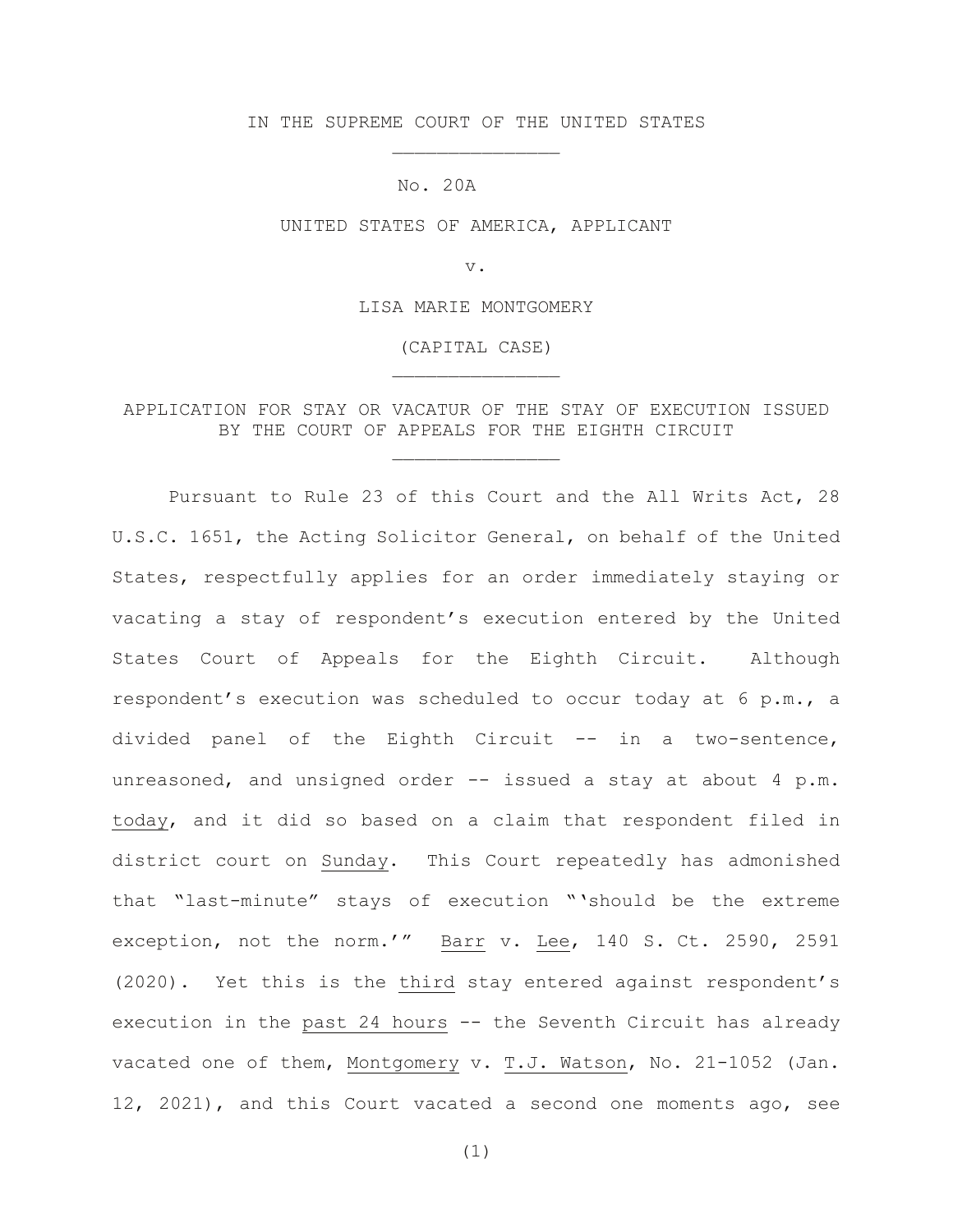No. 20A122. This third stay is even more meritless than the prior two. As Judge Wilkinson recently observed, "[i]t is disheartening to say the least to watch the Supreme Court's warnings disregarded." United States v. Johnson, No. 20-15 (4th Cir. Jan. 12, 2021), slip op. at 3. This Court should make clear that it means what it says, and immediately set aside the Eighth Circuit's stay so that respondent's execution can proceed. Lee, 140 S. Ct. at 2591.

Respondent was convicted and sentenced to death 12 years ago for strangling a pregnant woman to death and kidnapping her baby by cutting it out of her body while the woman was still alive. Despite respondent's barrage of meritless, last-minute legal challenges, she remains scheduled for execution today. In preparation for the execution, she was transferred yesterday evening from a federal women's prison in Texas to the federal execution facility in Indiana. Multiple members of the murdered woman's family are currently in Indiana to witness the execution.

This past Sunday, a mere two days before her scheduled execution, respondent filed a motion to "enforce the judgment" in the sentencing court, suggesting for the first time that her twelve-year-old judgment included an automatic stay that took effect when she filed her direct appeal in 2008 and has been in place ever since. The district court correctly and promptly rejected this improbable, last-minute claim, explaining that the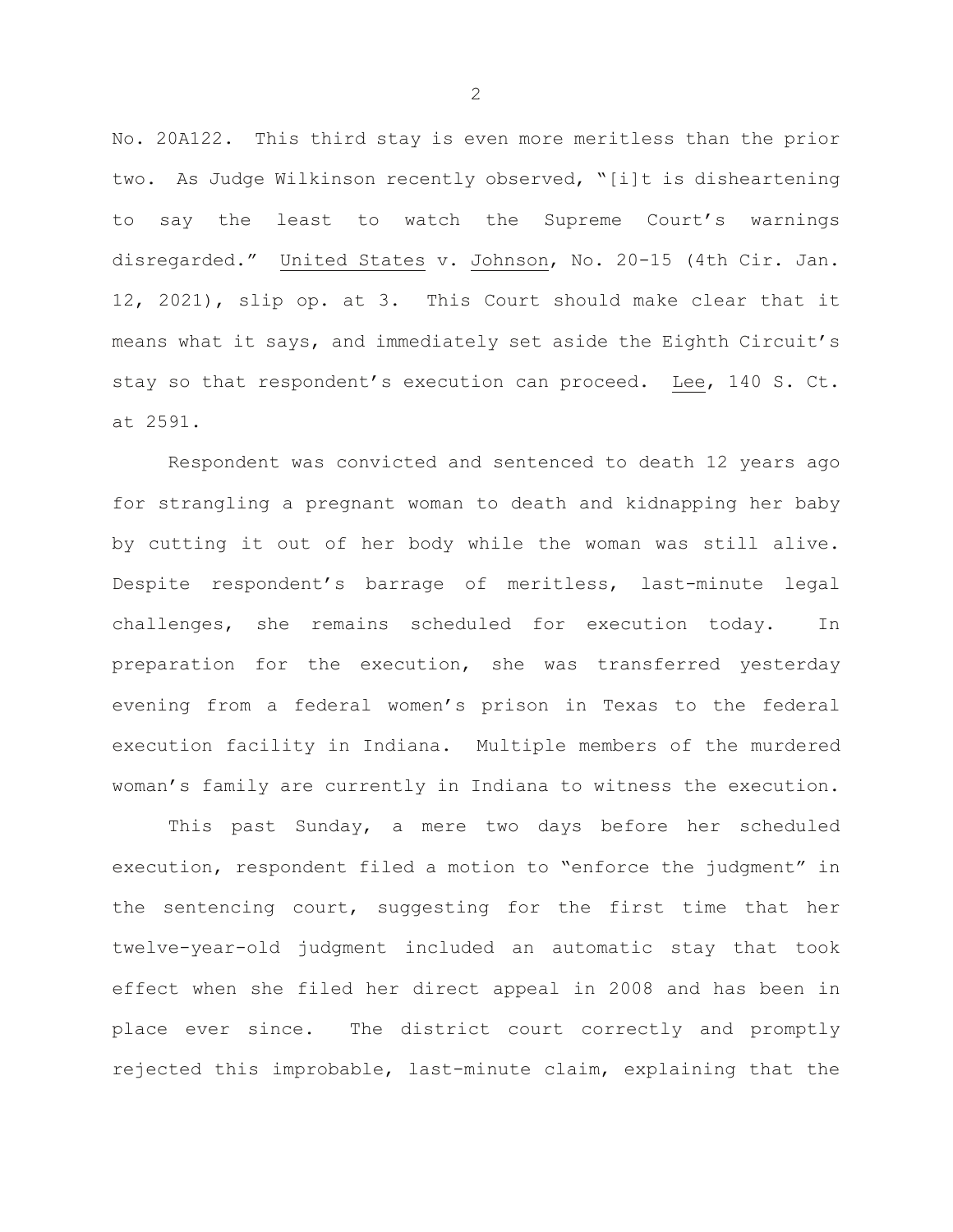court had not imposed an indefinite stay that would limit the execution of its judgment beyond the exhaustion of appeals. Respondent appealed to the Eighth Circuit, challenging the district court's reading of its own order and asking the Eighth Circuit to issue a stay of execution pending the appeal of her claim that was now as undeniably meritless as it was inexcusably dilatory.

Yet earlier this afternoon, the court of appeals granted respondent's request. And to make matters worse, the court of appeals granted that stay of execution in an unsigned, unreasoned order, which reads in full: "Appellant's motion for a stay of execution pending appeal is granted. Judge Shepherd would deny the motion." App., infra, 1a. The court of appeals' order should immediately be vacated for three reasons.

First, and most obviously, the Eighth Circuit's order fails to make the required finding for issuing a stay of execution. "[I]nmates seeking time to challenge the manner in which the State plans to execute them must satisfy all of the requirements for a stay, including a showing of a significant possibility of success on the merits." Dunn v. McNabb, 138 S. Ct. 369, 369 (2017) (citation omitted). In Dunn, this Court summarily set aside a lower-court order "enjoin[ing] [an] execution without" making those necessary findings. Id. at 369. It should do so again here.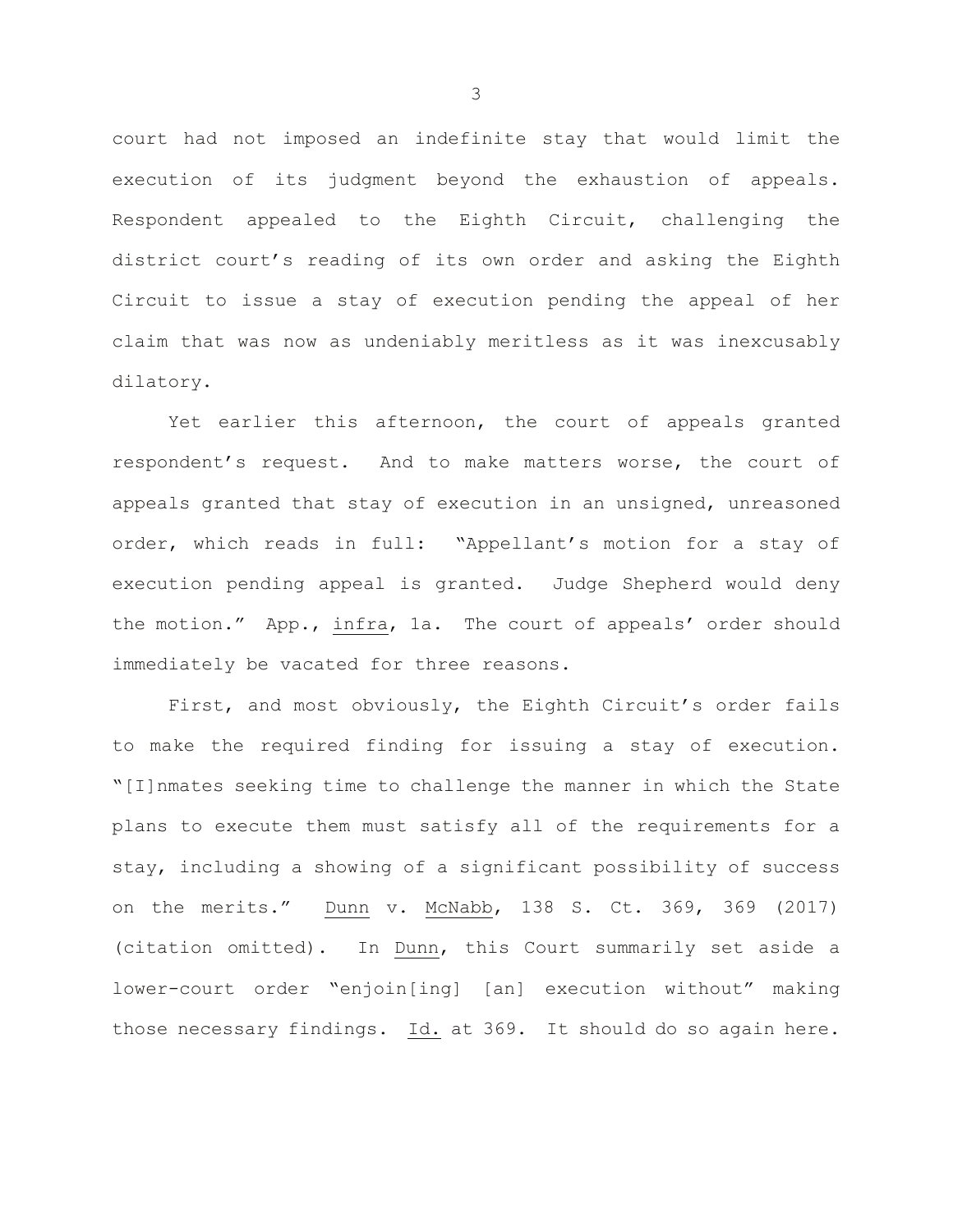Second, the balance of equities weighs overwhelmingly against halting respondent's execution on the basis of her current claim. Although respondent rests that claim on the judgment itself - which was issued in 2008 -- she waited until two days before her scheduled execution to raise it. That delay is inexcusable. And it is particularly inexcusable given that the district court presiding over another of respondent's last-minute challenges sua sponte identified purported deficiencies in the judgment in December. And yet even at that court's prompting, respondent still failed to press the claim she now raises. This Court has held that "where a claim could have been brought at such a time as to allow consideration of the merits without requiring entry of a stay," there is a "strong equitable presumption that no stay should be granted." Bucklew v. Precythe, 139 S. Ct. 1112, 1134 n.5 (2019) (citation and internal quotation marks omitted). Respondent cannot remotely overcome that presumption here. And her gamesmanship is only underscored by her representations to this Court in other litigation that she will suffer irreparable harm in the absence of a stay -- a claim that is inconsistent with her current position that a stay is already in place.

No further delay is warranted. Respondent was sentenced to death 12 years ago for a crime of staggering brutality. She has exhaustively litigated challenges to her conviction and sentence, all of which have failed. Now, in yet another dilatory challenge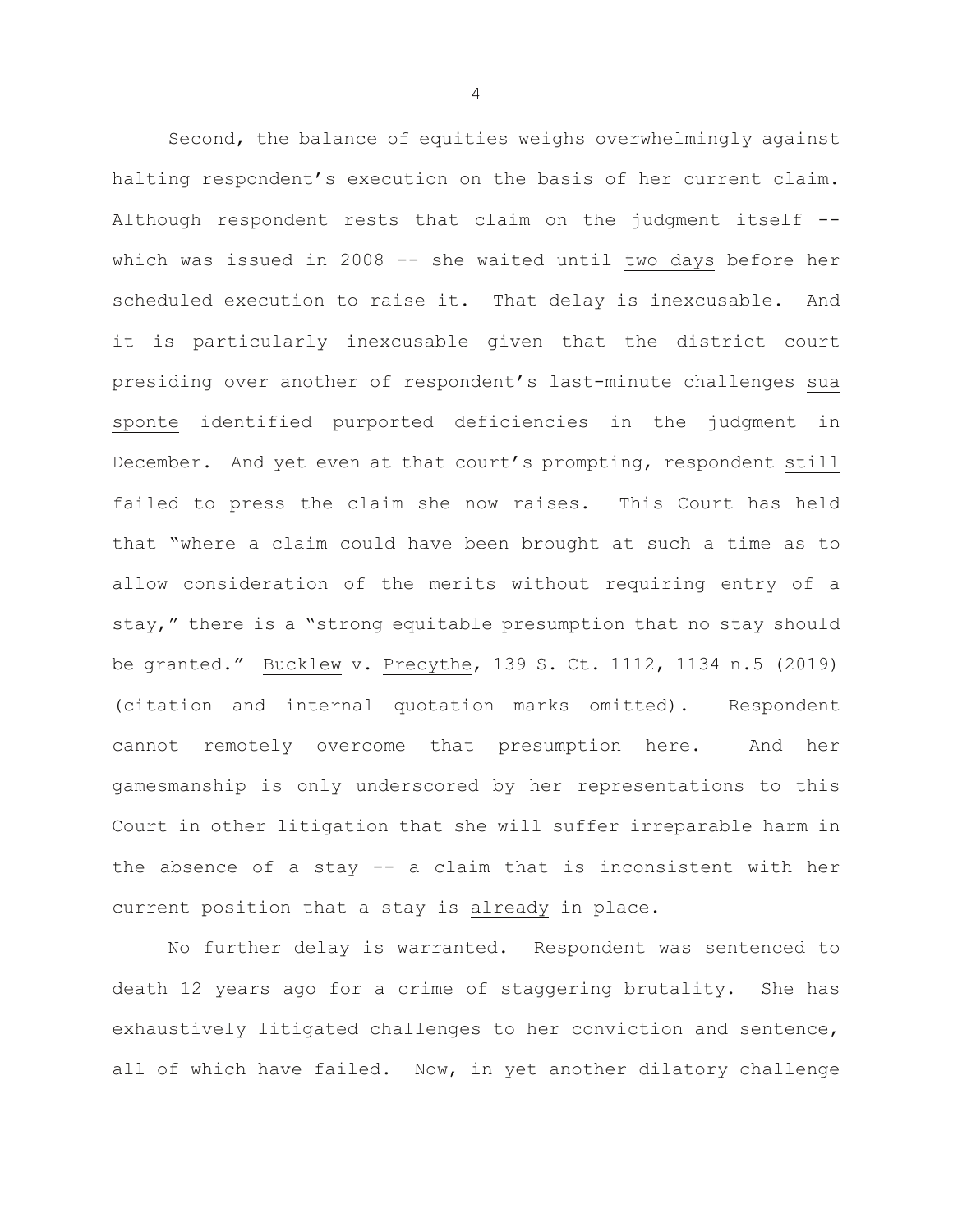to her execution date, she again seeks delay for delay's sake. She asserts no substantive interest that would be compromised by permitting her execution to proceed. She seeks only to postpone the enforcement of her lawful judgment. But the victim's family, her community, and the Nation "deserve better." Bucklew, 139 S. Ct. at 1134.

Finally, as should not be surprising given respondent's failure to raise the claim until the eve of execution, her proffered interpretation of the judgment is wrong on the merits. Appellate courts owe deference to district courts' interpretation of their own orders. In the order on appeal in the court below, the district court made crystal clear that the automatic stay imposed by the 2008 judgment did nothing more than protect respondent's appellate rights. It did not impose an unjustified indefinite stay in violation of the principle articulated in cases like Dunn, Nken v. Holder, 556 U.S. 418 (2009), and Hill v. McDonough, 547 U.S. 573, 584 (2006). That judgment also cannot reasonably be read to impose any deadline barring the government from executing respondent outside the 60- to 90-day deadline it presumptively imposed. And even if it could, the district court order below should be construed as lifting that indefinite stay and waiving any such timeframe to permit, at last, the enforcement of respondent's lawful sentence.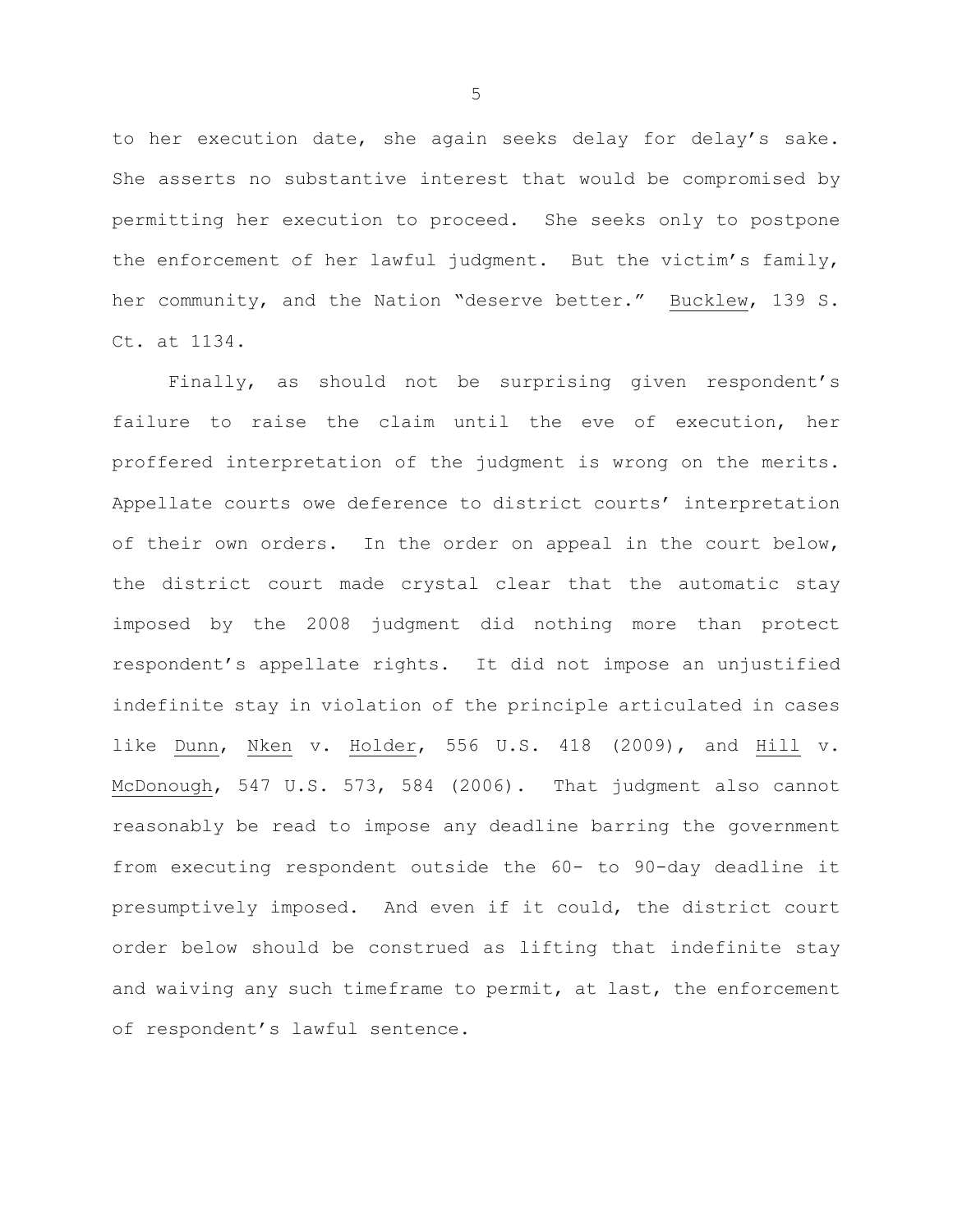This Court should vacate the court of appeals' stay so that respondent's execution can "proceed as planned." Lee, 140 S. Ct. at 2592.

#### STATEMENT

1. In April 2004, respondent and Bobbie Jo Stinnett met at a dog show. Stinnett maintained a website to promote her dogbreeding business, which she ran out of her home. In the spring of 2004, Stinnett became pregnant and shared that news with her online community, including respondent. 635 F.3d at 1079.

Around that time, respondent, who was herself unable to become pregnant because she had been sterilized years earlier, falsely began telling people that she was pregnant. Respondent said that she had tested positive for pregnancy, and she began wearing maternity clothes and behaving as if she were pregnant. Respondent's second husband and her children were unaware of her sterilization and believed that she was pregnant. 635 F.3d at 1079-1080.

On December 15, 2004, when Stinnett was eight months pregnant, respondent contacted Stinnett via instant message using an alias and expressed interest in purchasing a puppy from her. The women arranged to meet the following day. The following day, respondent drove from her home in Melvern, Kansas, to Stinnett's home in Skidmore, Missouri, carrying a white cord and sharp kitchen knife in her jacket. 635 F.3d at 1079.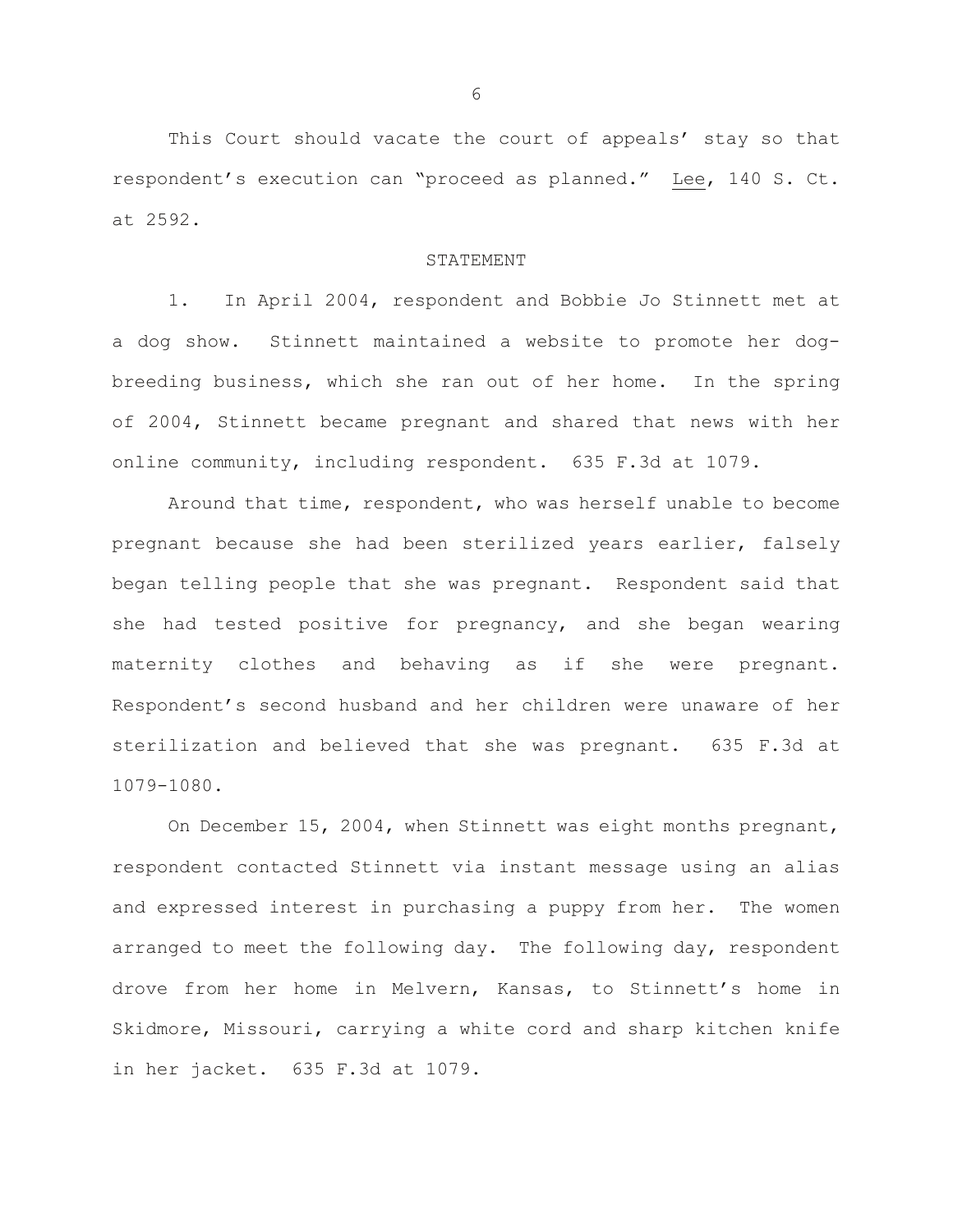When respondent arrived, she and Stinnett initially played with the puppies. But sometime after 2:30 p.m., respondent attacked Stinnett, using the cord to strangle her until she was unconscious. Respondent then cut into Stinnett's abdomen with the knife, which caused Stinnett to regain consciousness. A struggle ensued, and respondent again strangled Stinnett with the cord, this time killing her. Respondent then extracted the baby from Stinnett's body, cut the umbilical cord, and left with the child. Stinnett's mother arrived at Stinnett's home shortly thereafter, found her daughter's body covered in blood, and called 911. Stinnett's mother said the scene looked as if Stinnett's "stomach had exploded." 635 F.3d at 1079-1080.

The next day, December 17, 2004, state law-enforcement officers arrived at respondent's home, where respondent was sitting on the couch, holding the baby. An officer explained that they were investigating Stinnett's murder and asked about the baby. Respondent initially claimed that she had given birth at a clinic in Topeka, but later admitted to that lie and told another one. She claimed that, unbeknownst to her husband, she had given birth at home with the help of two friends because the family was having financial problems. When asked for her friends' names, respondent said that they had not been physically present but had been available by phone if difficulties arose. Respondent asserted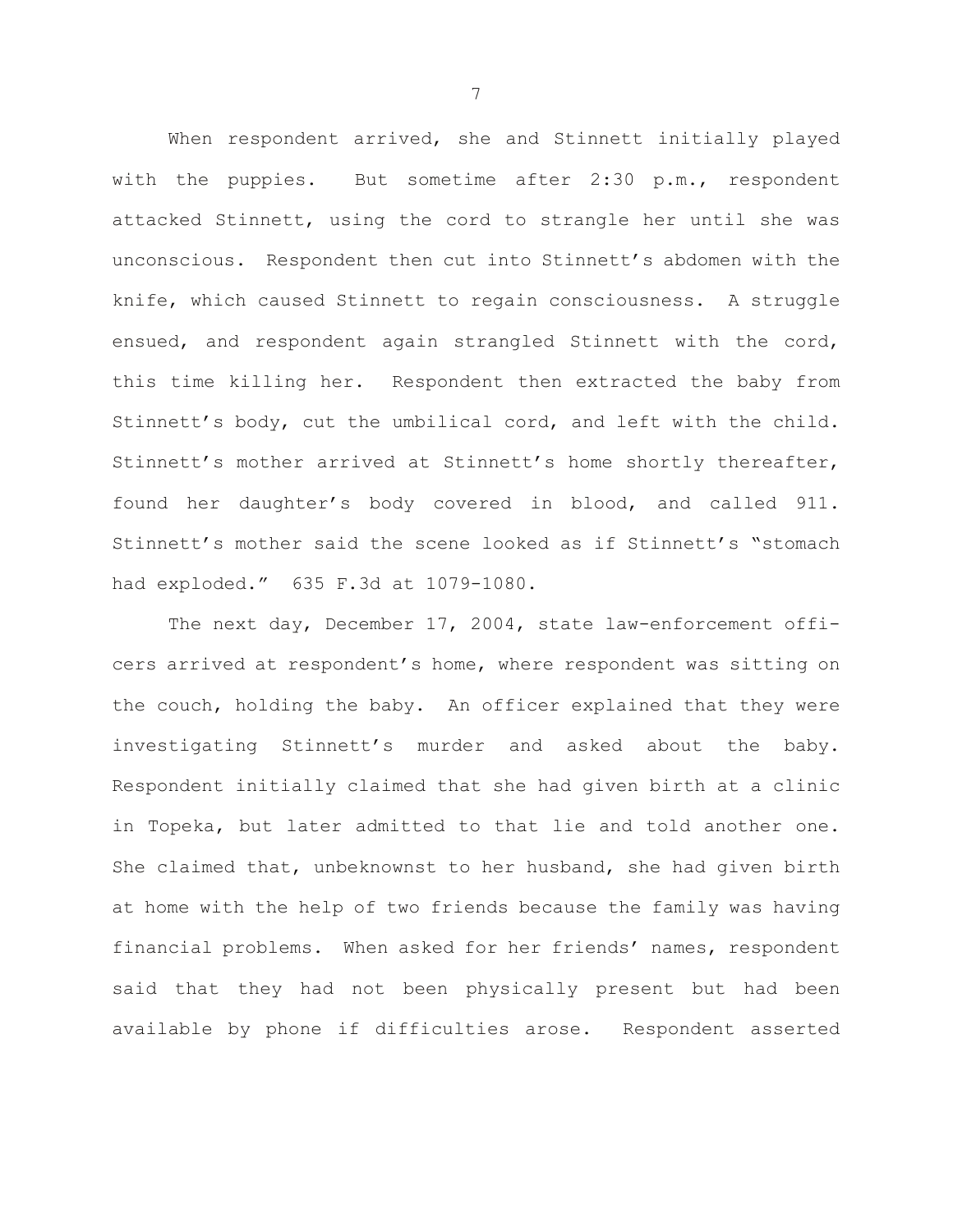that she had given birth in the kitchen and discarded the placenta in a creek. 635 F.3d at 1080.

At some point, respondent requested that the questioning continue at the sheriff's office. Once there, respondent confessed that she had killed Stinnett, removed the baby from her womb, and abducted the child. The baby was returned to her father. 635 F.3d at 1080.

2. On December 17, 2004, the government filed a criminal complaint charging respondent with kidnapping resulting in death, in violation of 18 U.S.C. 1201(a)(1) (2000). Complaint. Shortly thereafter, in January 2005, a federal grand jury indicted respondent on one count of kidnapping resulting in death. Indictment 1. The indictment included special findings (id. at 1- 4) required under the Federal Death Penalty Act of 1994, 18 U.S.C. 3591 et seq., for charges as to which a capital sentence is sought. See also Superseding Indictment 1-3.

After trial, the jury unanimously found respondent guilty of kidnapping resulting in death and recommended a capital sentence. 635 F.3d at 1085. The district court sentenced respondent in accord with that recommendation. App., infra, 4a. The court's final judgment provided that the Attorney General shall set the time of execution, "provided that the time shall not be sooner than 60 days nor later than 90 days after the date of the judgment." Ibid. But it added that, "[i]f an appeal is taken from the conviction or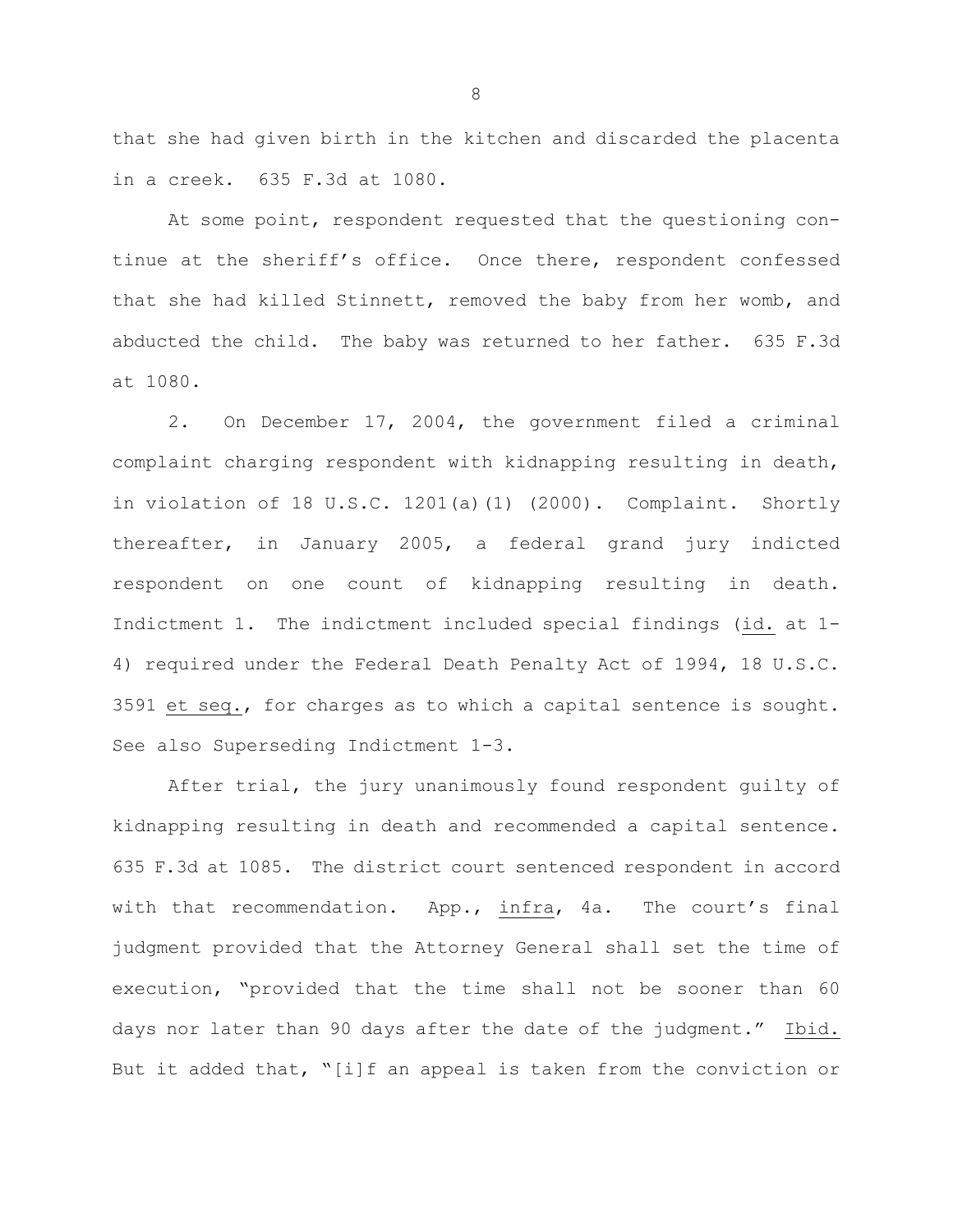sentence, execution of the judgment shall be stayed pending further order of this Court upon receipt of the Mandate of the Court of Appeal." Ibid.

Respondent timely appealed, and the court of appeals affirmed. 635 F.3d 1074. In 2012, this Court denied certiorari. 565 U.S. 1263.

In 2012, respondent sought post-conviction relief under 28 U.S.C. 2255. After holding an evidentiary hearing, the district court denied relief and further denied a certificate of appealability (COA). Order, No. 12-8001 (W.D. Mo. Mar. 3, 2017); Order, No. 12-8001 (Dec. 21, 2015). The court of appeals similarly denied a COA and dismissed respondent's appeal. Judgment, No. 17- 1716 (8th Cir. Jan. 25, 2019). This Court again denied certiorari. 140 S. Ct. 2820 (2020) (No. 19-5921).

3. On October 16, 2020, the Director of BOP designated December 8, 2020, as the date for respondent's execution. D. Ct. Doc. 444. At the time of her designation and through the time that she filed her habeas petition, respondent was confined at FMC Carswell, in Fort Worth, Texas. Montgomery v. Barr, No. 4:20-CV-01281-P, 2020 WL 7353711, at \*1 (N.D. Tex. Dec. 15, 2020). She has since been transferred to FCC Terre Haute, in preparation for her execution.

Since the designation of her date of execution, respondent has filed a series of lawsuits in courts across the country in an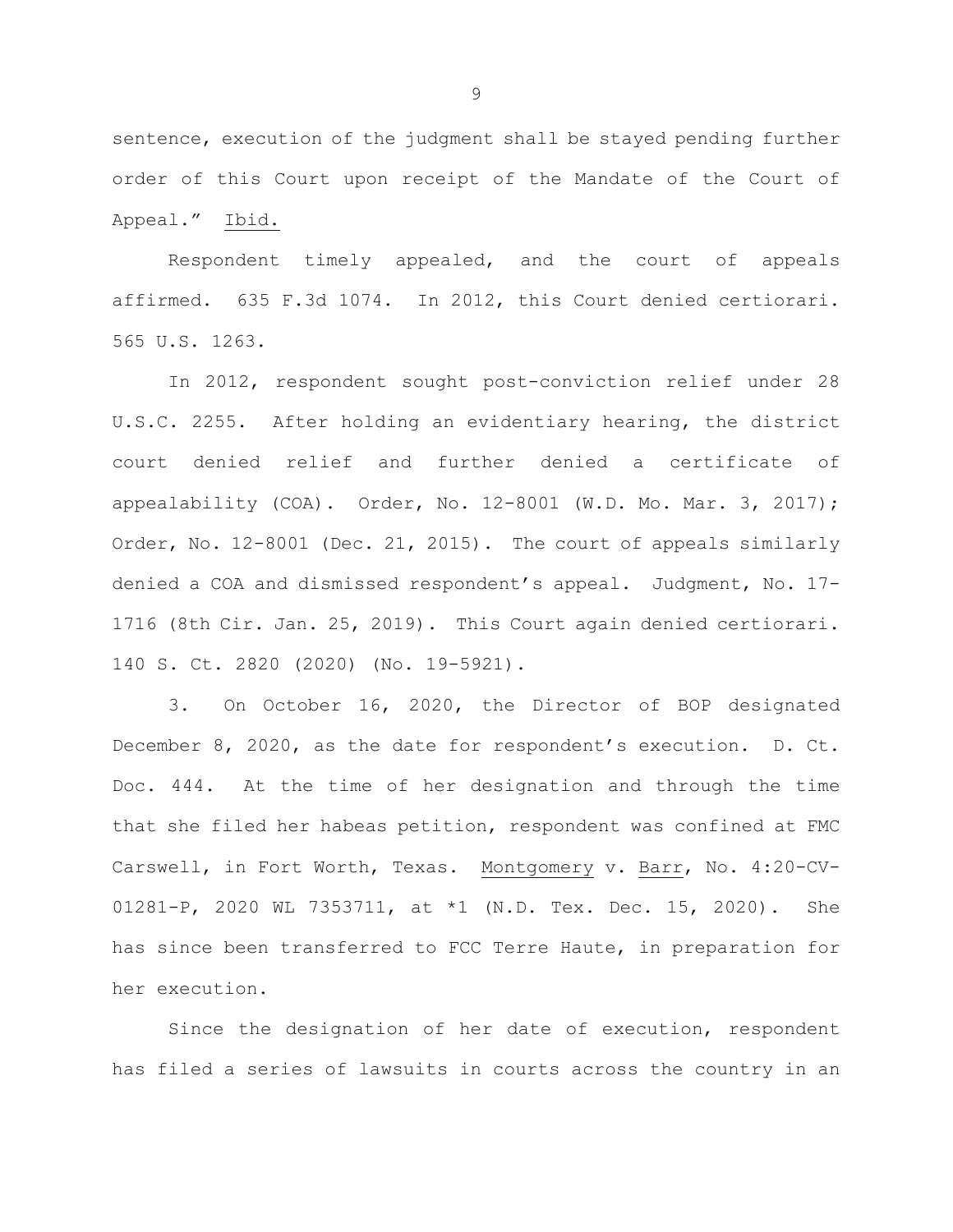attempt to preclude or delay her execution. One such suit in the District of Columbia resulted in a limited, preliminary injunction to afford her counsel, who were suffering from COVID-19, additional time to prepare a clemency petition. Under the injunction, the government was precluded from carrying out respondent's execution before December 31, 2020. Montgomery v. Barr, 20-cv-3261, 2020 WL 6799140, at \*11 (D.D.C. Nov. 19, 2020). On November 23, 2020, in compliance with that injunction, the BOP Director designated January 12, 2021, as respondent's new execution date. D. Ct. Doc. 445.

Respondent has used the intervening weeks to press various regulatory and constitutional claims concerning the scheduling of her execution and her planned transfer to Terre Haute, in the Southern District of Indiana. See, e.g., Montgomery v. Barr, No. 4:20-cv-1281, 2020 WL 7353711 (N.D. Tex. Dec. 15, 2020); Montgomery v. Rosen, No. 20-cv-3261, 2020 WL 7695994 (D.D.C. Dec. 24, 2020), summarily reversed, No. 20-5379, 2021 WL 22316 (D.C. Cir. Jan 1, 2021), reh'g en banc denied, No. 20-5379 (D.C. Cir. Jan. 5, 2021), cert. denied, No. 20-922 (U.S. Jan. 9, 2021); Montgomery v. Rosen, No. 20-cv-3261, 2021 WL 75754 (D.D.C. Jan. 8, 2021), stay granted, No. 21-5001 (D.C. Cir. Jan. 11, 2021) (en banc), motion for stay or vacatur pending, No. 20A122 (U.S. filed Jan. 12, 2021); Montgomery v. Warden, No. 21-cv-20, (S.D. Ind. Jan. 11, 2021), vacated, No. 21-1052 (7th Cir. Jan. 12, 2021).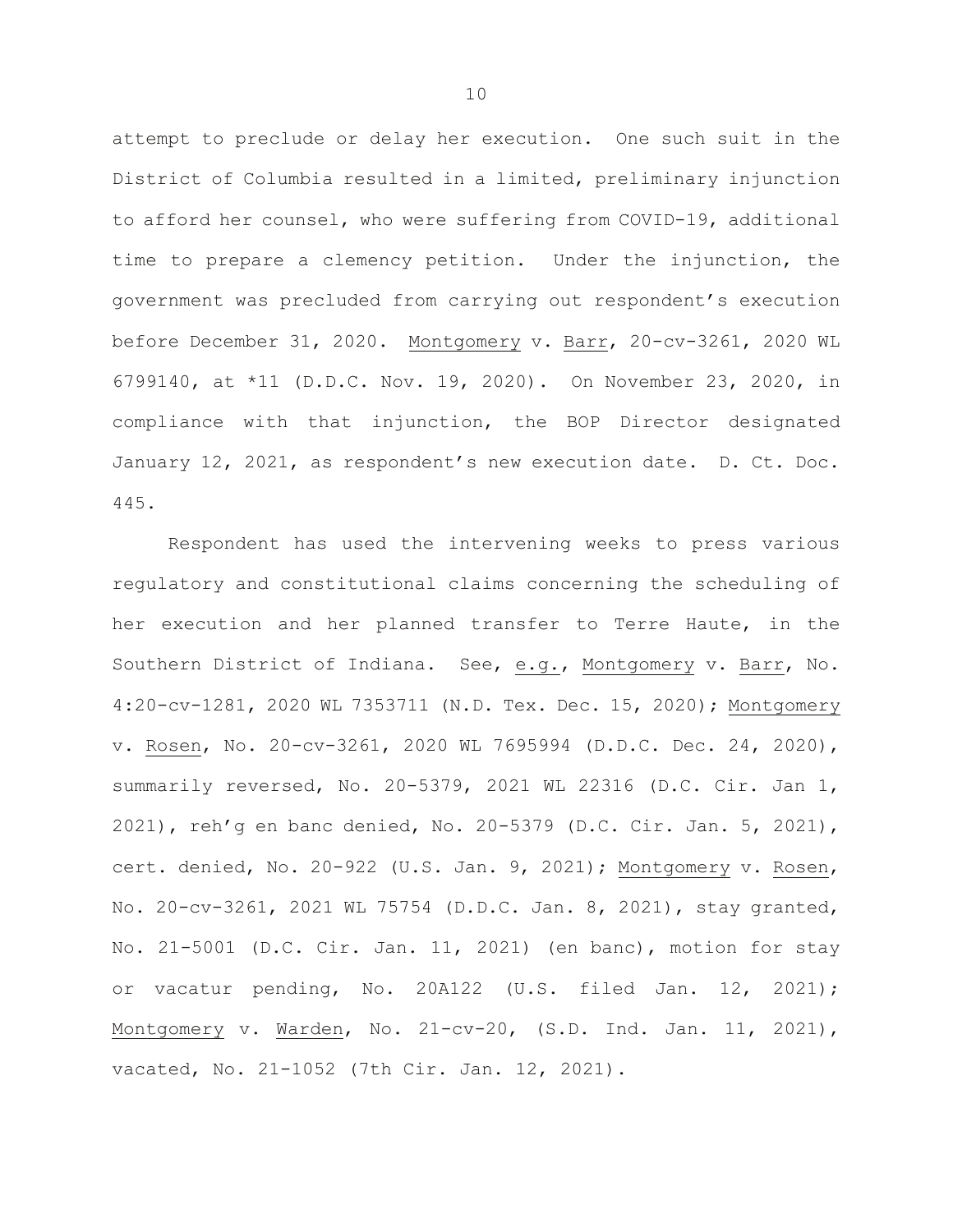4. This past Saturday, the government provided the district court in this case notice of an opinion from the United States District Court for the District of Columbia that discussed respondent's criminal judgment and sua sponte raised questions as to whether a stay remained in place, even though respondent herself had raised no such claim. D. Ct. Doc. 446. The government explained that, in its view, the automatic "stay in the judgment plainly was intended to permit the defendant to seek the appellate review to which she was entitled." Id. at 2. As such, the stay expired when the court "entered its further order denying the defendant's Section 2255 motion," ibid., which occurred March 3, 2017. See D. Ct. Doc. 212, No. 12-8001 (W.D. Mo.) (denying motion and certificate of appealability).

The next day, respondent moved the sentencing court to "enter an order confirming that its final judgment precludes the Government from carrying out the execution as scheduled." D. Ct. Doc. 448.

Late Sunday evening, the district court denied Montgomery's motion. App., infra, 2a. The court explained: "The Government is correct; in the Court's view, the stay lifted when it denied her 2255 motion. The Court had no intention to limit execution of the judgment beyond exhaustion of appeals." Ibid. Accordingly, "[f]or this reason and the reasons explained in the Government's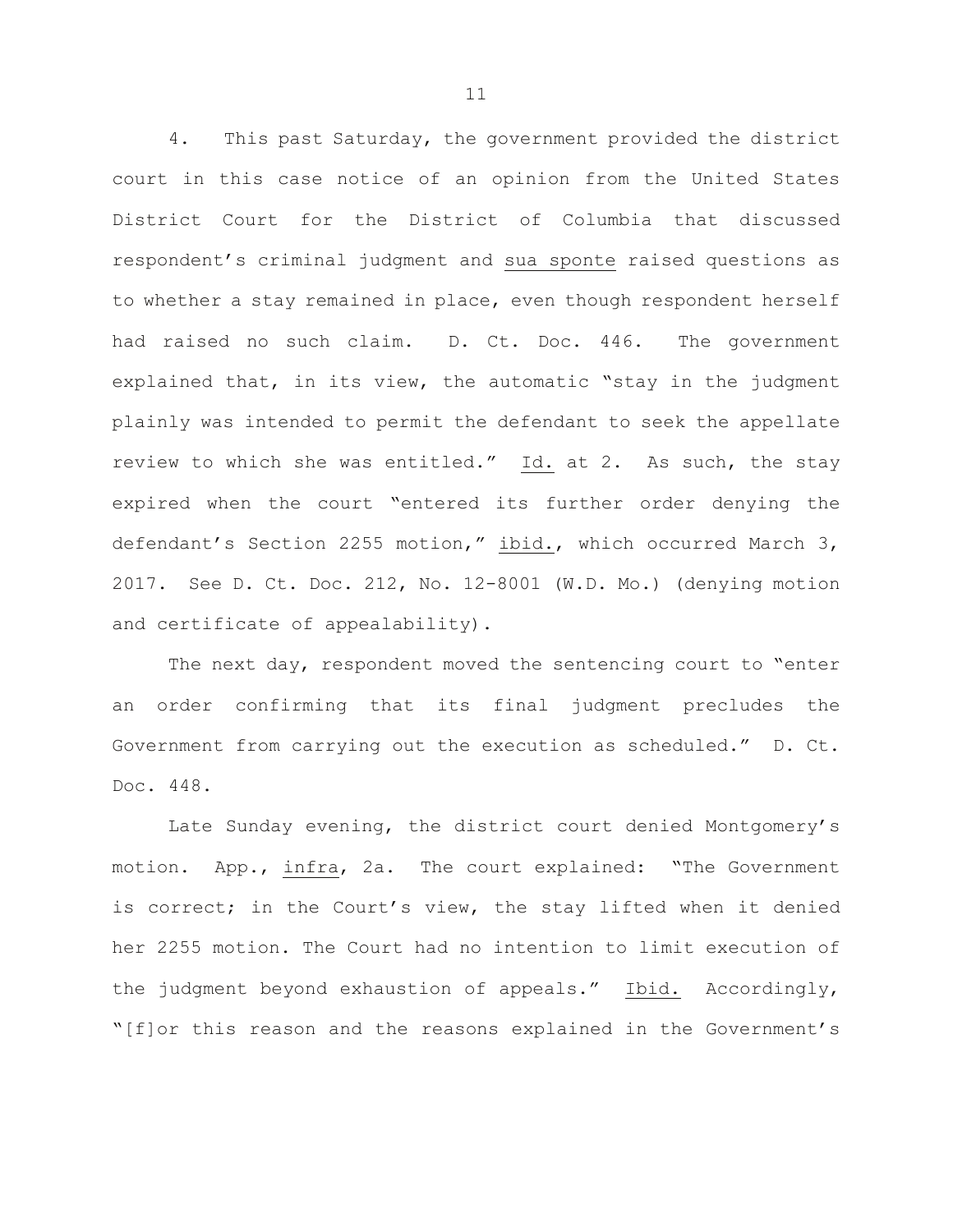Notice," the court denied respondent's motion, and to the extent it could be construed as such, her motion for a stay. Ibid.

5. Respondent appealed to the Eighth Circuit and, fewer than 24 hours before her scheduled execution, moved for a stay of her execution pending appeal of the district court order denying her motion to enforce the judgment. At approximately 4 p.m. today, the court of appeals granted that request in its unsigned, unreasoned order. App., infra, 1a.

#### ARGUMENT

Under Rule 23 of this Court and the All Writs Act, 28 U.S.C. 1651, a single Justice or the Court may stay or summarily vacate an injunction against execution entered by a lower court. See, e.g., Barr v. Lee, 140 S. Ct. 2590, 2591-2592 (2020) (summarily vacating injunction); Barr v. Purkey, 140 S. Ct. 2594 (2020) (same); Barr v. Purkey, 141 S. Ct. 196 (2020) (same); Barr v. Hall, No. 20A102, 2020 WL 6797719 (Nov. 19, 2020) (same). The Court must determine whether the applicant is likely to succeed on the merits and which party the equities support. See Nken v. Holder, 556 U.S. 418, 434 (2009); San Diegans for the Mt. Soledad Nat'l War Mem'l v. Paulson, 548 U.S. 1301, 1302 (2006) (Kennedy, J., in chambers).

Here, those considerations overwhelmingly favor a swift stay or vacatur of the court of appeals' stay of execution, given the court of appeals' blatant failure to make the requisite findings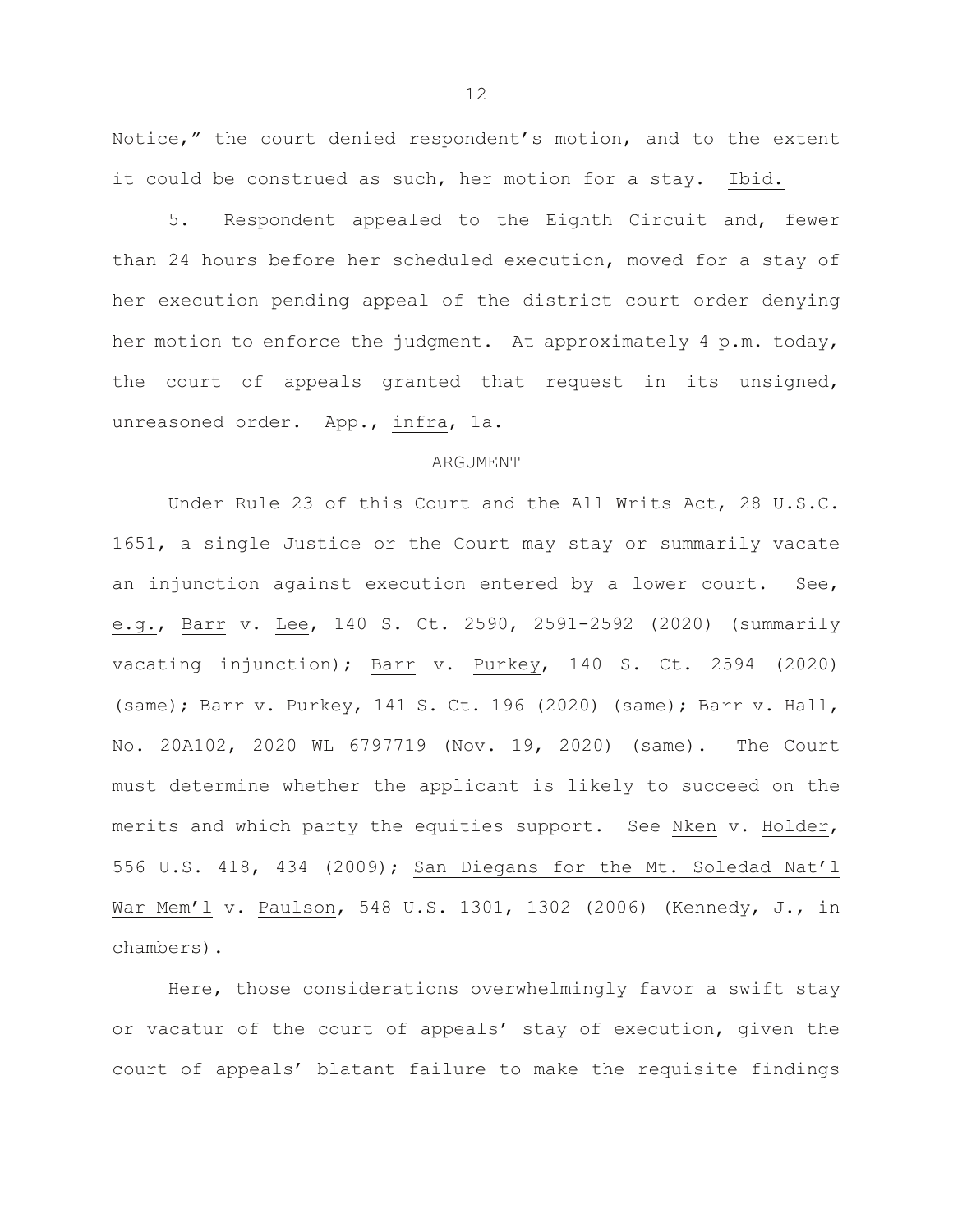to support such relief, respondent's egregious pattern of delay in bringing this and other claims, the profound public interest in implementing respondent's lawfully imposed sentence without further delay, and respondent's failure to establish a likelihood of success on the merits. Particularly given the extensive preparations that have taken place, and the fact that the victim's family members are currently in Terre Haute to witness justice for respondent's victim, this Court should vacate the district court's unsupportable "last-minute" injunction and allow the execution to "proceed as planned." Lee, 140 S. Ct. at 2591–2592.

I. THE COURT OF APPEALS FAILED TO MAKE THE REQUISITE FINDINGS TO SUPPORT A STAY OF EXECUTION

The most obvious flaw in the court of appeals' stay of execution is its failure to make any of the requisite findings for granting such relief. "[A] stay of execution is an equitable remedy. It is not available as a matter of right, and equity must be sensitive to the State's strong interest in enforcing its criminal judgments without undue influence from the federal courts." Hill v. McDonough, 547 U.S. 573, 584 (2006). "Thus, like other stay applicants, inmates seeking time to challenge the manner in which the State plans to execute them must satisfy all of the requirements for a stay," ibid., including: "(1) whether the stay applicant has made a strong showing that he is likely to succeed on the merits; (2) whether the applicant will be irreparably injured absent a stay; (3) whether issuance of the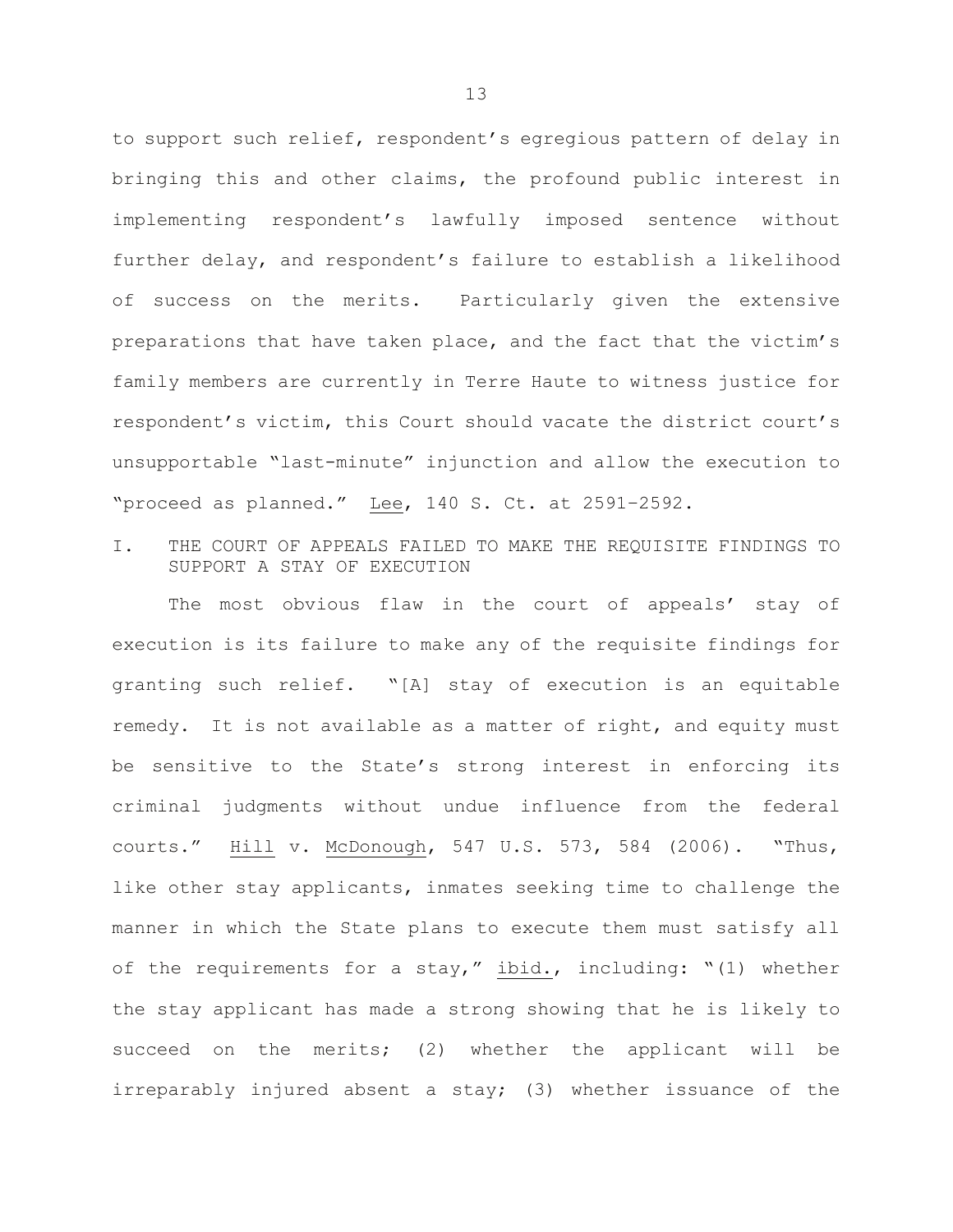stay will substantially injure the other parties interested in the proceeding; and (4) where the public interest lies." Nken, 556 U.S. at 434.

In Dunn v. McNabb, 138 S. Ct. 369 (2017), this Court summarily set aside a lower-court order that "enjoined [an] execution without" making those necessary findings, including "that [the prisoner] ha[d] a significant possibility of success on the merits." Id. at 369. The All Writs Act, the Court explained, "does not excuse a court from making these findings." Ibid. The Eighth Circuit repeated that error. For that reason alone, this Court can and should summarily vacated the stay of execution.

# II. THE BALANCE OF THE EQUITIES OVERWHELMINGLY FAVORS PERMITTING RESPONDENT'S EXECUTION TO PROCEED

The balance of the equities in this case is stark: On the one hand, respondent cannot come close to showing any irreparable harm -- an essential showing for obtaining a stay, see, Nken, 556 U.S. at 434-435 -- arising from the error she alleges. She does not argue that the district court cannot lift the stay imposed by the judgment or the government may not execute her pursuant to that lawful judgment. She challenges only the timing of her lawful execution. And even in that regard, she has no substantive basis for her objection. See pp. 18-24, infra. On the other hand, respondent is egregiously relying on yet another belated challenge to delay the effectuation of her lawful death sentence. This Court has recognized a "strong equitable presumption" against granting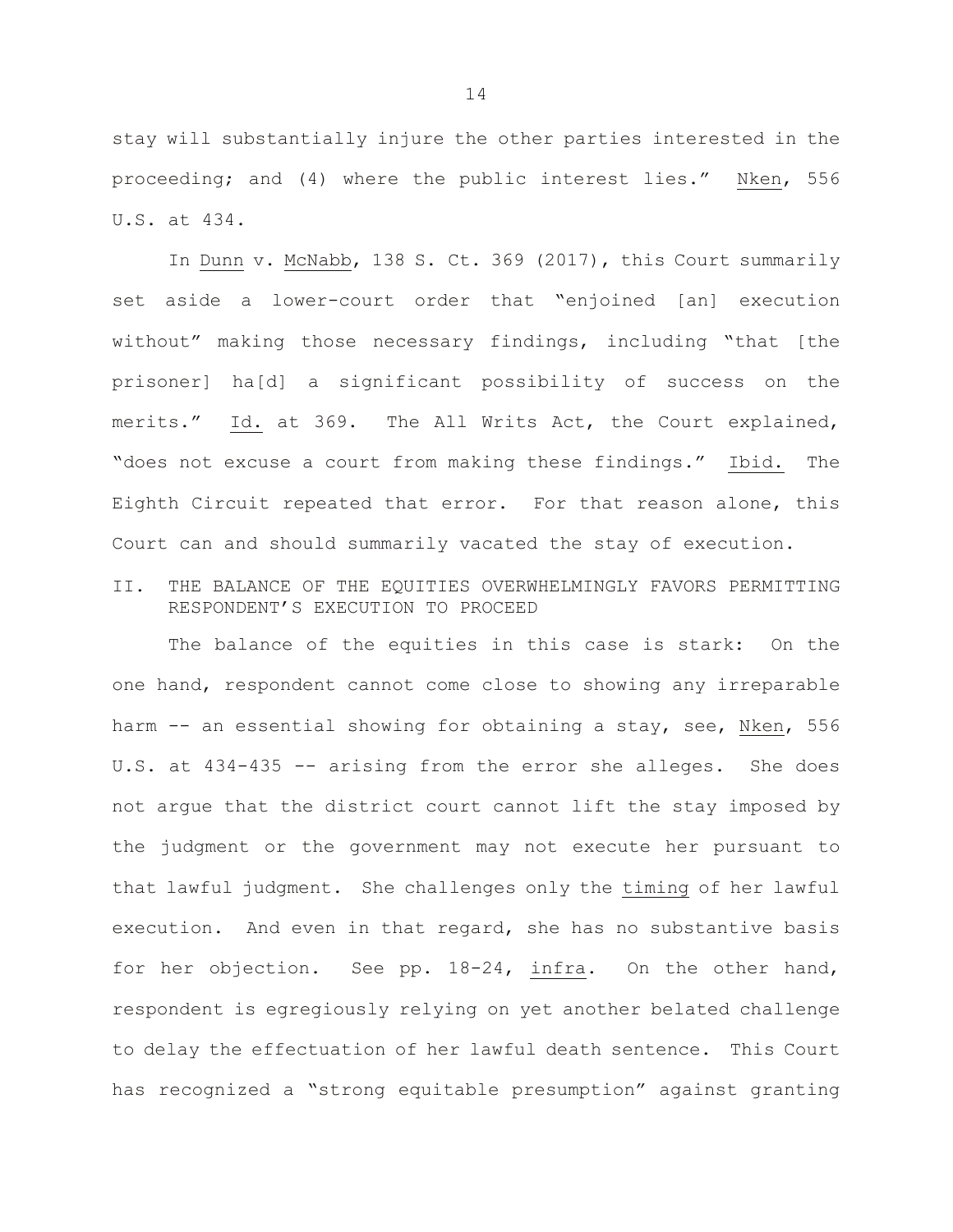a stay in response to last-minute claims. Bucklew v. Precythe, 139 S. Ct. 1112, 1134 n.5 (2019) (internal quotation marks omitted). Respondent cannot remotely overcome that presumption here.

According to respondent, the stay of execution she currently asserts is contained in the criminal judgment itself. That judgment was issued in 2008 and has remained unchanged for the past 12 years. D. Ct. Doc. 402. Her conviction has been final since 2012. 635 F.3d 1074; 565 U.S. 1263. She could have raised it at any point in the intervening years. She could have raised it when her execution was first scheduled, on October 16, or when it was rescheduled on November 23. Instead, she chose to wait until Sunday, January 10 -- two days before her scheduled execution -- to assert this claim. That delay is inexcusable.

Respondent cannot claim past ignorance of her current theory. After all, it is based on the language of her own judgment, which has been available to her counsel since the day it was issued. And to remove all doubt, the district judge presiding over another of petitioner's countless last-minute challenges to her execution, after asking the parties to submit a copy of the judgment for his review, sua sponte identified the issue for respondent's counsel. See Montgomery v. Rosen, 20-cv-3261 (D.D.C.).

At a hearing on December 23, the court asked counsel for respondent whether the language of the judgment precluded the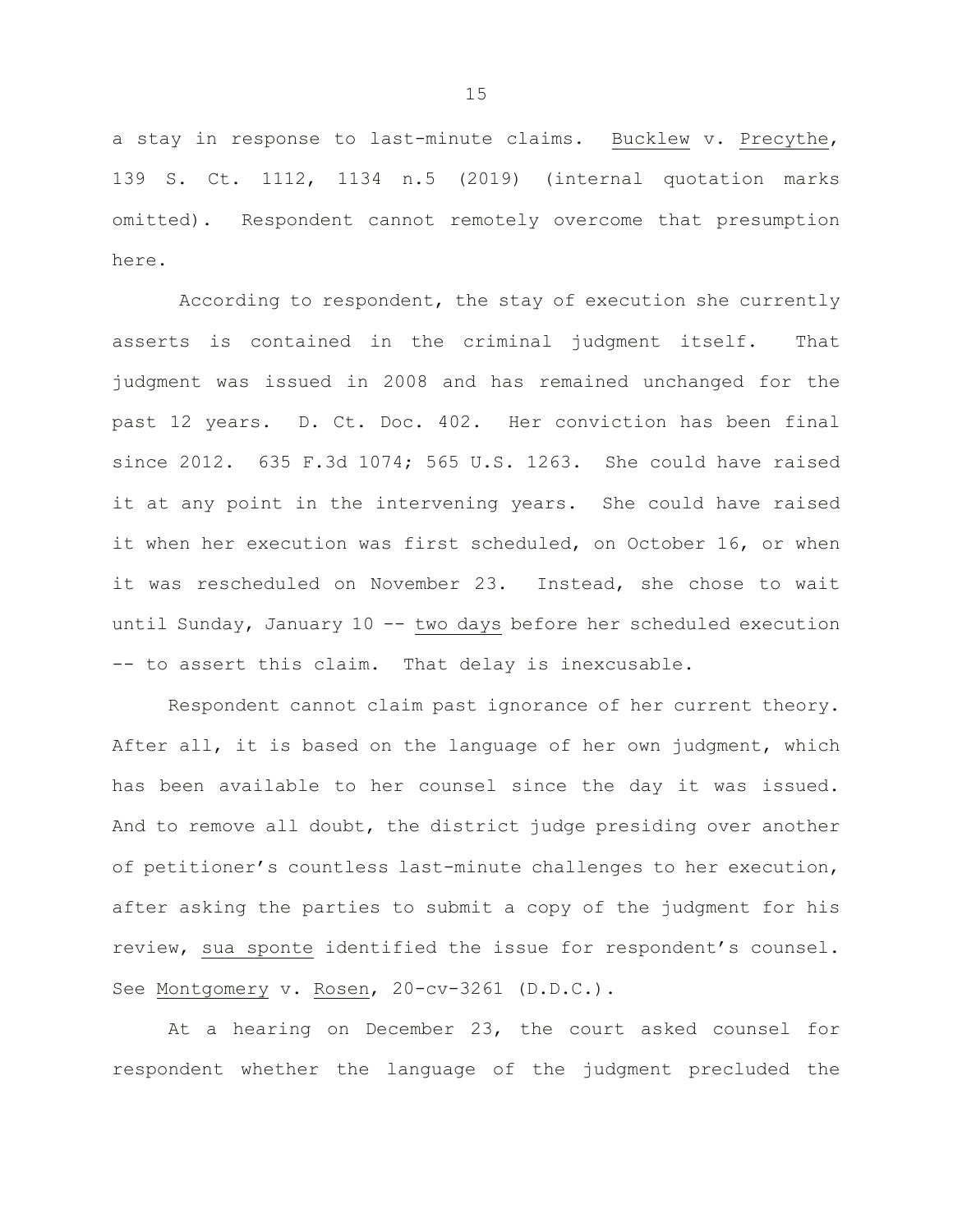scheduled execution. See App., infra, 47a-48a.<sup>1</sup> Then, at the January 7 hearing, when the court again raised questions surrounding the criminal judgment, counsel for respondent explained: "Your Honor, we haven't made that argument. We didn't make that argument in our supplemental complaint as to the judgment. We didn't add it to this proceeding after Your Honor raised that very interesting point in our last conversation. So we are simply not pressing that point at all." App., infra, 18a. Counsel subsequently stated that "we are riding the horse we have at the moment." Id. at 20a.

Respondent's gamesmanship is only further underscored by her inconsistent representations to different courts. Before this Court, she has sought emergency relief based on the representation that she will suffer irreparable harm absent a stay. See 20A121, Appl. 24 ("Absent a stay, Mrs. Montgomery will be unlawfully executed."). But she failed to disclose that, in her view, she was already protected by a stay of execution under the terms of her original criminal judgment. See D. Ct. Doc. 448, at 6 ("To be clear, a stay is already in place, meaning this Court's Judgment already precludes the Government from executing Mrs. Montgomery on January 12, 2021.") (emphases in original).

Ĩ.

<span id="page-18-0"></span>At that hearing, in response to questions from the court, counsel for the government asserted the government's consistent position that the Section 2255 denial lifted any preexisting stay. App., infra, 72a.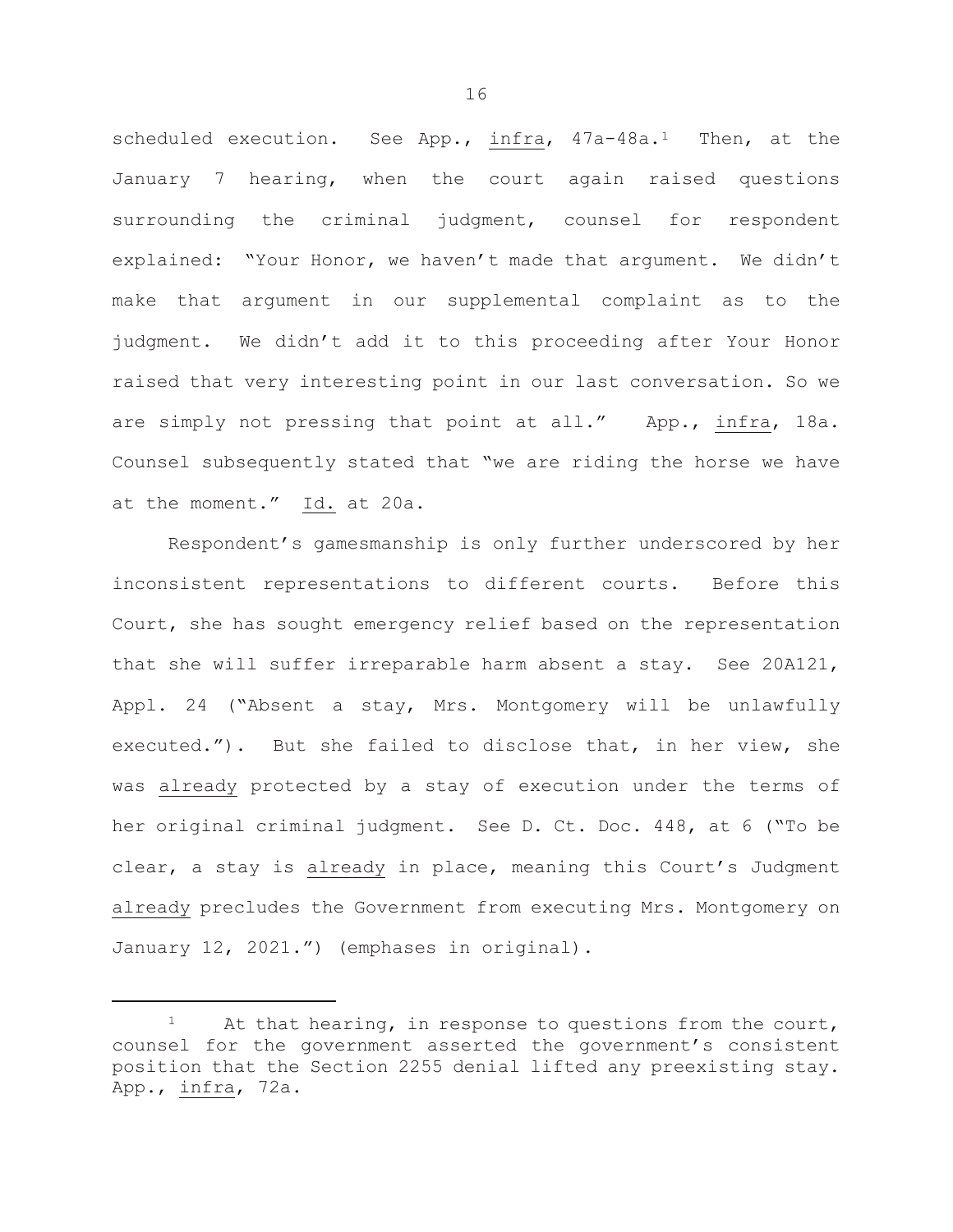This Court should not permit respondent's sandbagging tactics to delay her lawful execution. This Court has repeatedly emphasized that the public has a "powerful and legitimate interest in punishing the guilty," Calderon v. Thompson, 523 U.S. 538, 556 (1998) (citation omitted), and that "[b]oth the [government] and the victims of crime have an important interest in the timely enforcement of a [death] sentence," Bucklew, 139 S. Ct. at 1133 (internal quotation marks omitted). "Only with an assurance of real finality can the [government] execute its moral judgment in a case," and "[o]nly with real finality can the victims of crime move forward knowing the moral judgment will be carried out." Calderon, 523 U.S. at 556. "The proper role of courts is" thus to ensure that challenges to the execution of "lawfully issued sentences are resolved fairly and expeditiously," and to "police carefully against attempts to use such challenges as tools to interpose unjustified delay." Bucklew, 139 S. Ct. at 1134. Federal courts "can and should" reject "dilatory or speculative suits," Hill v. McDonough, 547 U.S. 573, 585 (2006), and ensure that "[l]ast-minute stays should be the extreme exception, not the norm," Bucklew, 139 S. Ct. at 1134.

Nor is the harm to the government and the public mitigated in a meaningful way by the fact that respondent's legal claim may only entitle her to a limited period of delay. Cf. Barr v. Hall, No. 20A102, 2020 WL 6797719, at \*1 (U.S. Nov. 19, 2020) (vacating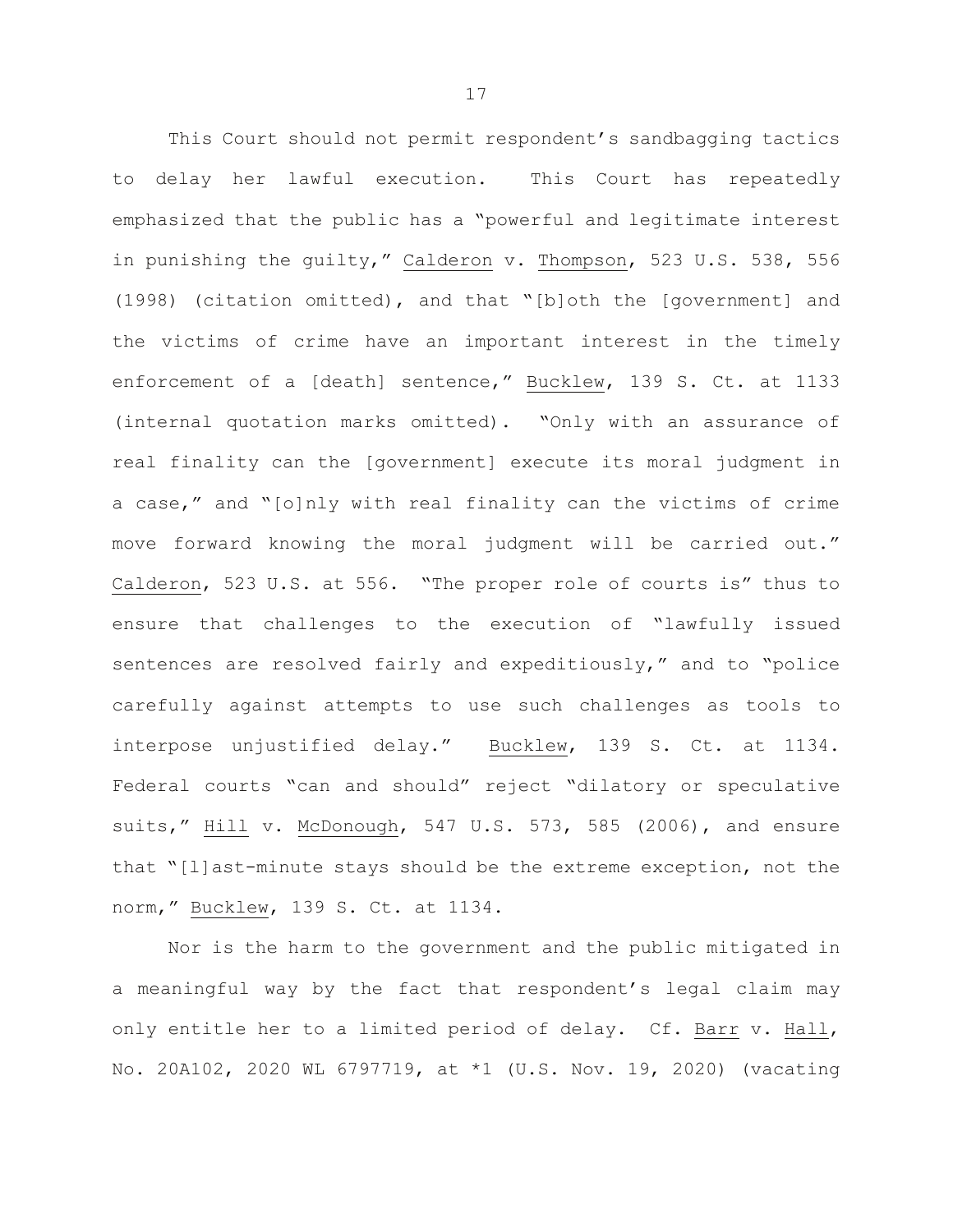brief stay designed to permit additional findings). Even minor delays can inflict serious psychological harms on the families of victims -- including the family members in this case who are already waiting in Terre Haute to witness the execution. Delay also amplifies the substantial logistical challenges that inhere in any execution, even absent last-minute injunctive relief.

The balance of equities does not support relief. Respondent committed one of the most horrific crimes imaginable: strangling a pregnant mother to death and cutting her premature baby out of her stomach to kidnap the child. Respondent does not challenge her conviction for the kidnapping and murder she committed "in an especially heinous or depraved manner," 635 F.3d at 1095-1096, nor does she challenge her sentence of death or even the protocol that will be used in her execution. Respondent's eleventh-hour request to delay the execution on the basis of an implausible reading of her criminal judgment that she intentionally delayed asserting cannot be credited.

III. RESPONDENT HAS NOT ESTABLISHED A LIKELIHOOD OF SUCCESS ON THE MERITS OF HER APPEAL

Finally, the court of appeals erred in granting a stay of execution because respondent cannot establish a likelihood of success on the merits of her appeal -- which is unsurprising, given that she left this claim to the last-minute, while pressing other claims that have been summarily rejected in other cases. To justify a stay of execution, a prisoner must make a "strong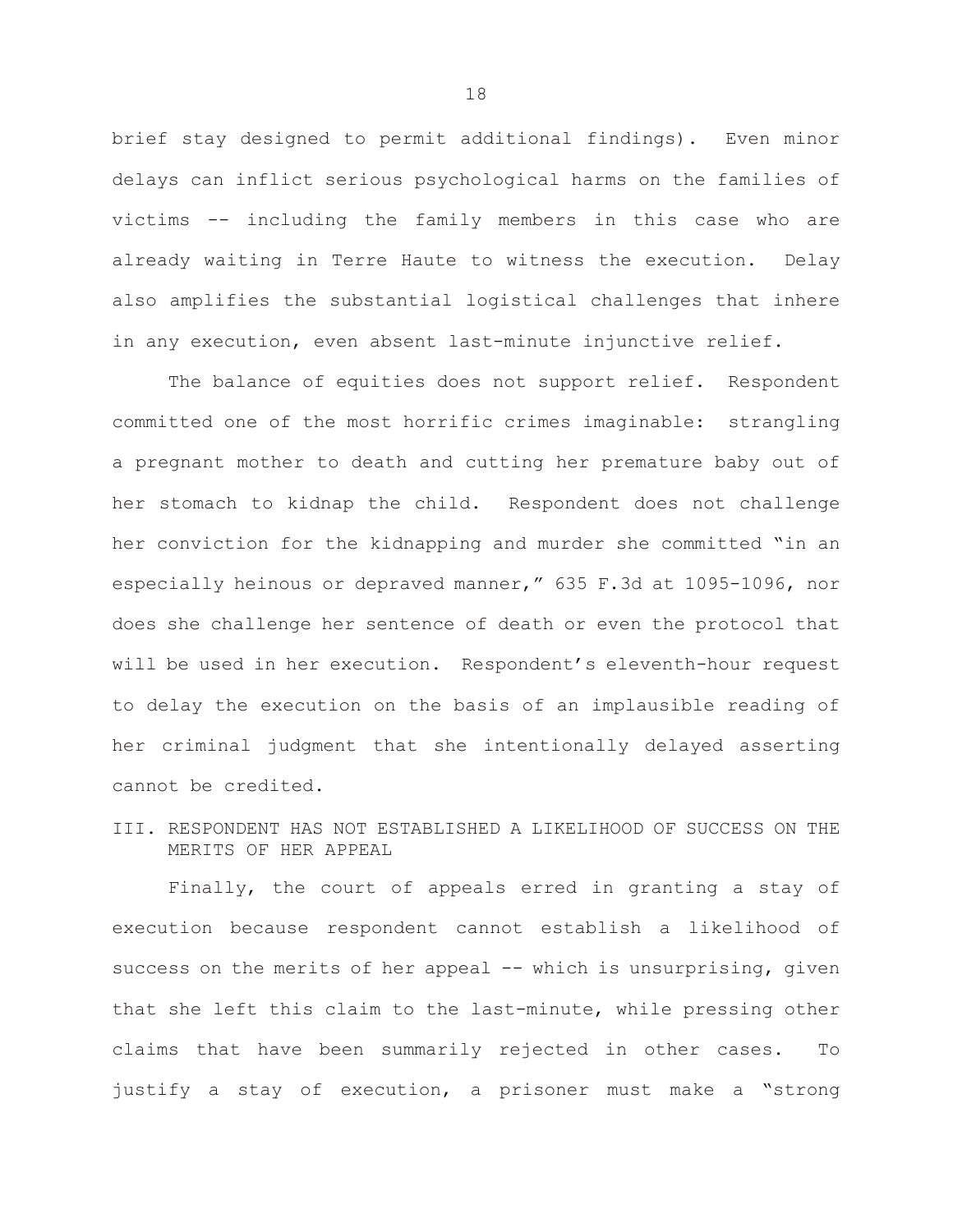showing" that she is likely to succeed on the merits. Nken, 556 U.S. at 434. Here, especially in light of the district court's reasonable reading of its own judgment, to which this Court grants (and the Eighth Circuit owed) deference, she cannot make that showing.

The district court's judgment ordered that the Attorney General shall set the time of execution, "provided that the time shall not be sooner than 60 days nor later than 90 days after the date of the judgment," but that, if an appeal was taken, execution of the judgment would be "stayed pending further order of this Court upon receipt of the Mandate of the Court of Appeal." D. Ct. Doc. 402. As the district court has confirmed, that stay terminated when the district court issued a further order denying respondent's Section 2255 motion, after that court had received the court of appeals' mandate from respondent's direct appeal. And in so doing, the district court eliminated any barrier posed by the judgment on its execution.

1. The district court unambiguously stated that "in the Court's view, the stay lifted when it denied her 2255 motion," adding that "[t]he Court had no intention to limit execution of the judgment beyond exhaustion of appeals." App., infra, 2a. Appellate courts, including the Eighth Circuit, generally grant substantial deference to a district court's "construction of its own order." Brachtel v. Apfel*,* 132 F.3d 417, 420 (8th Cir. 1997);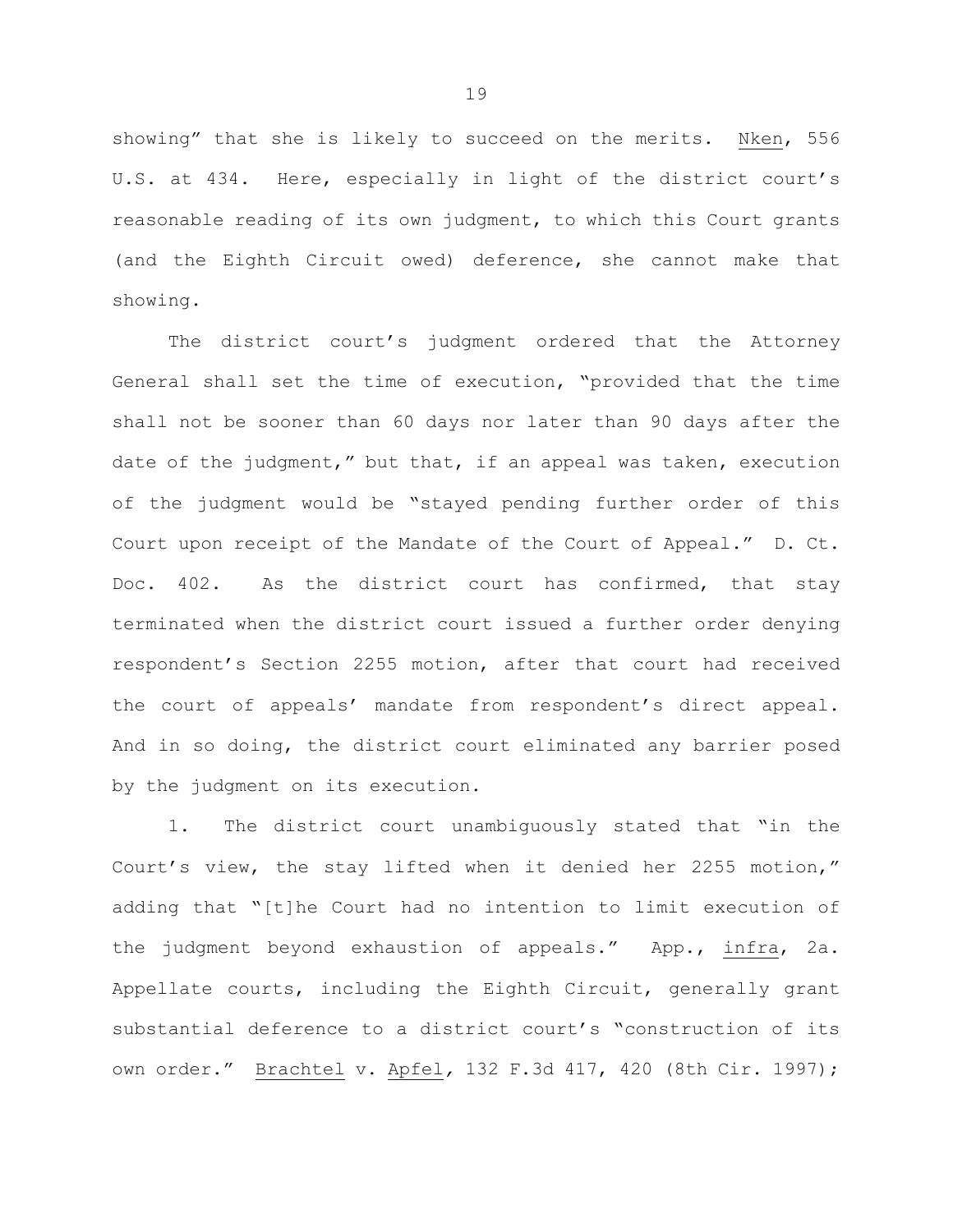see Hartis v. Chicago Title Ins. Co.*,* 694 F.3d 935 (8th Cir. 2012); ABT Building Products Corp. v. National Union Fire Ins. Co. of Pittsburgh, 472 F.3d 99, 113 (4th Cir. 2006) ("[W]e are obliged to accord substantial deference to a district court's interpretation of its own judgment."); Graefenhain v. Pabst Brewing Co., 870 F.2d 1198, 1203 (7th Cir. 1989) ("If a court construes or interprets its own orders it will not be reversed "unless it constitutes a clear abuse of discretion."). The district court's clarification that the stay was no longer in place defeats respondent's selfserving reading of the text.

The stay in the judgment plainly was intended to permit respondent to seek the appellate review to which she was entitled. See 18 U.S.C. 3596(a); Fed. R. Crim. P. 38(a); Lonchar v. Thomas, 517 U.S. 314, 320 (1996). The court of appeals returned its mandate on respondent's direct appeal on June 22, 2011. D. Ct. Doc. 427. Respondent moved to vacate her sentence under 28 U.S.C. 2255, and the district court denied her motion and a COA on March 3, 2017. D. Ct. Doc. 212. At that point, proceedings in the district court on Montgomery's conviction and sentence concluded. The denial of respondent's Section 2255 motion was the "order of th[e district] [c]ourt" that followed receipt of the court of appeals' mandate and lifted the stay. App., infra, 2a.

In respondent's contrary view, her judgment automatically imposed an indefinite stay upon her appeal. The judgement,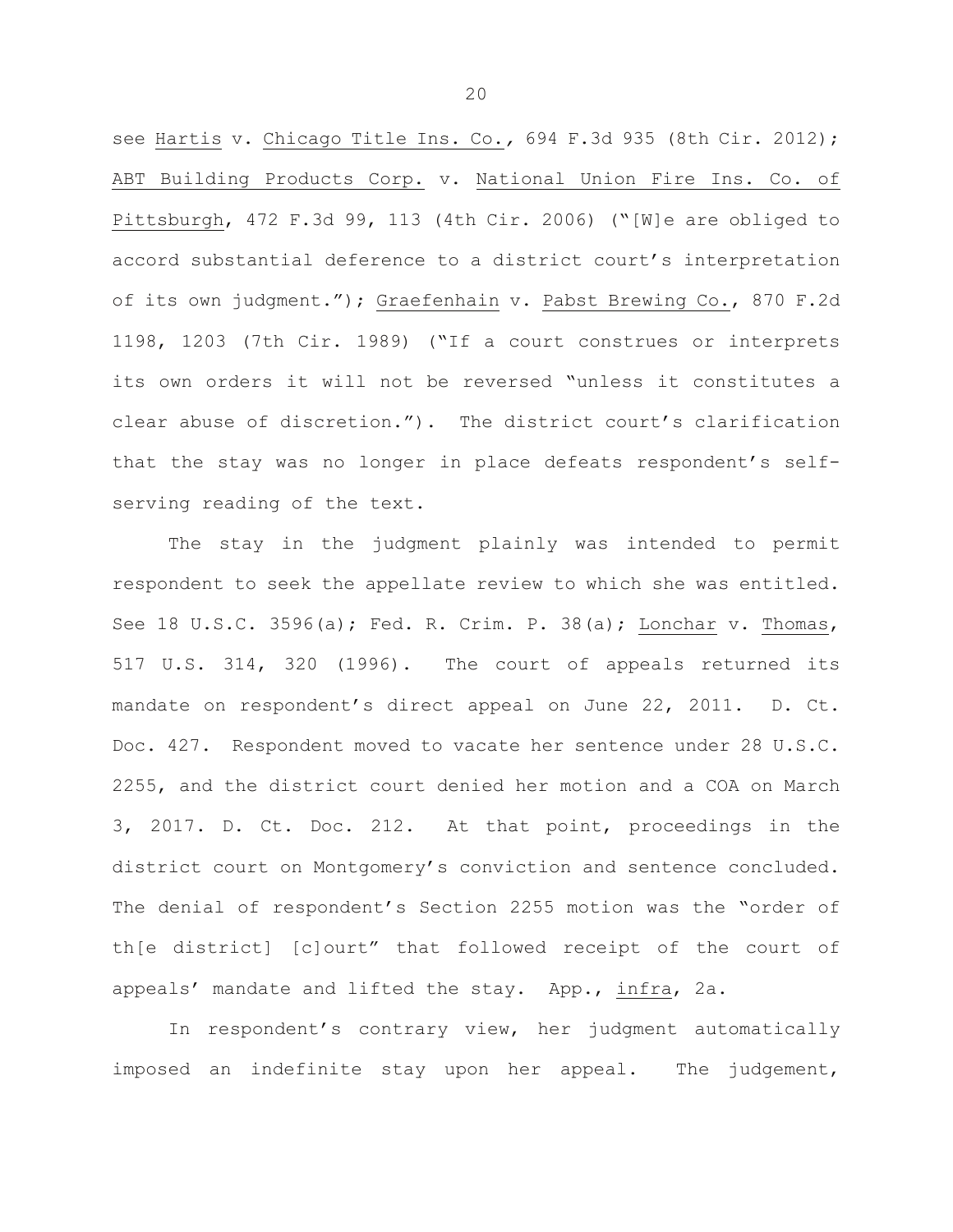however, could not have imposed such a stay because the court did not make the necessary findings for such relief. See Dunn, 138 S. Ct. at 369; Nken, 556 U.S. at 434; see pp. 13-14, supra. Respondent has not explained and cannot explain how a court could, without such findings, impose a delay that remains in place until it decides to the contrary. The district court here did not enter such an invalid stay, and itself made clear that it had done no such thing.

Moreover, the district court's and government's understanding of the judgment conforms with how the sentencing court has addressed respondent's execution. The government provided notice of both respondent's original and rescheduled executions dates, and the sentencing court has never expressed any concern of its intentions. The court has appropriately acted consistent with its clarification that it did not limit its judgment from being executed after Montgomery exhausted her appeals. And again, the court's understanding reflects respondent's own understanding, as revealed by her failure to raise this claim at any point until 48 hours before her execution, even when prodded to do so by the D.C. district court.

2. Tacitly acknowledging that the district court's construction of its judgment defeated her claim that a stay remained in place, respondent principally argued below that the judgment's original mandate that her execution "not be sooner than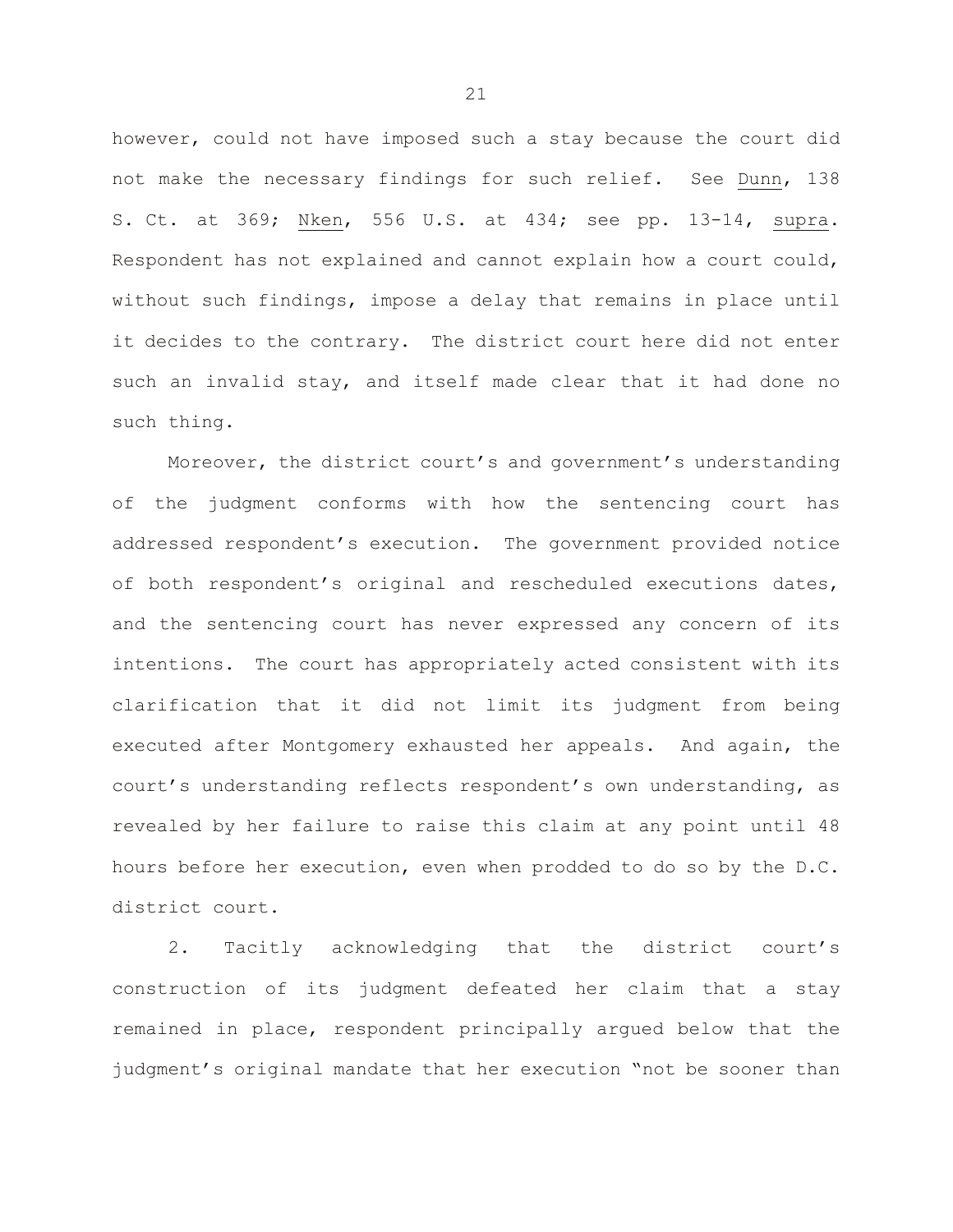60 days nor later than 90 days after the date of the judgment," somehow imposed an outer limit and indefinite bar on the government ever executing respondent beyond 90 days after the stay lifted. But the district court rejected that reading of its order as well, explaining that it "had no intention to limit execution of the judgment beyond exhaustion of appeals." App., infra, 2a. That reading too deserves deference, and defeats respondent's claim.

As with the automatic stay itself, the judgment's original timing provision merely provided respondent sufficient time to file an appeal, which she did the next day. App., infra, 4a; D. Ct. Doc. 403. At that point, the automatic stay took effect and her execution could not possibly have taken place within 90 days of the "date of the judgment." App., infra, 4a. The district court, however, did not impose a similar timeframe for the execution after the stay lifted with the denial of respondent's 2255 motion. Moreover, even assuming the judgment imposed a postexhaustion window for executing the judgment, nothing in the judgment purported to prohibit the government from ever executing the judgment if it did not comply with that initial 90-day deadline, particularly if the Government's failure to do so was based on the automatic stay imposed by the judgment itself. Cf. Dolan v. United States, 560 U.S. 605, 611 (2010) (explaining that where "a statute 'does not specify a consequence for noncompliance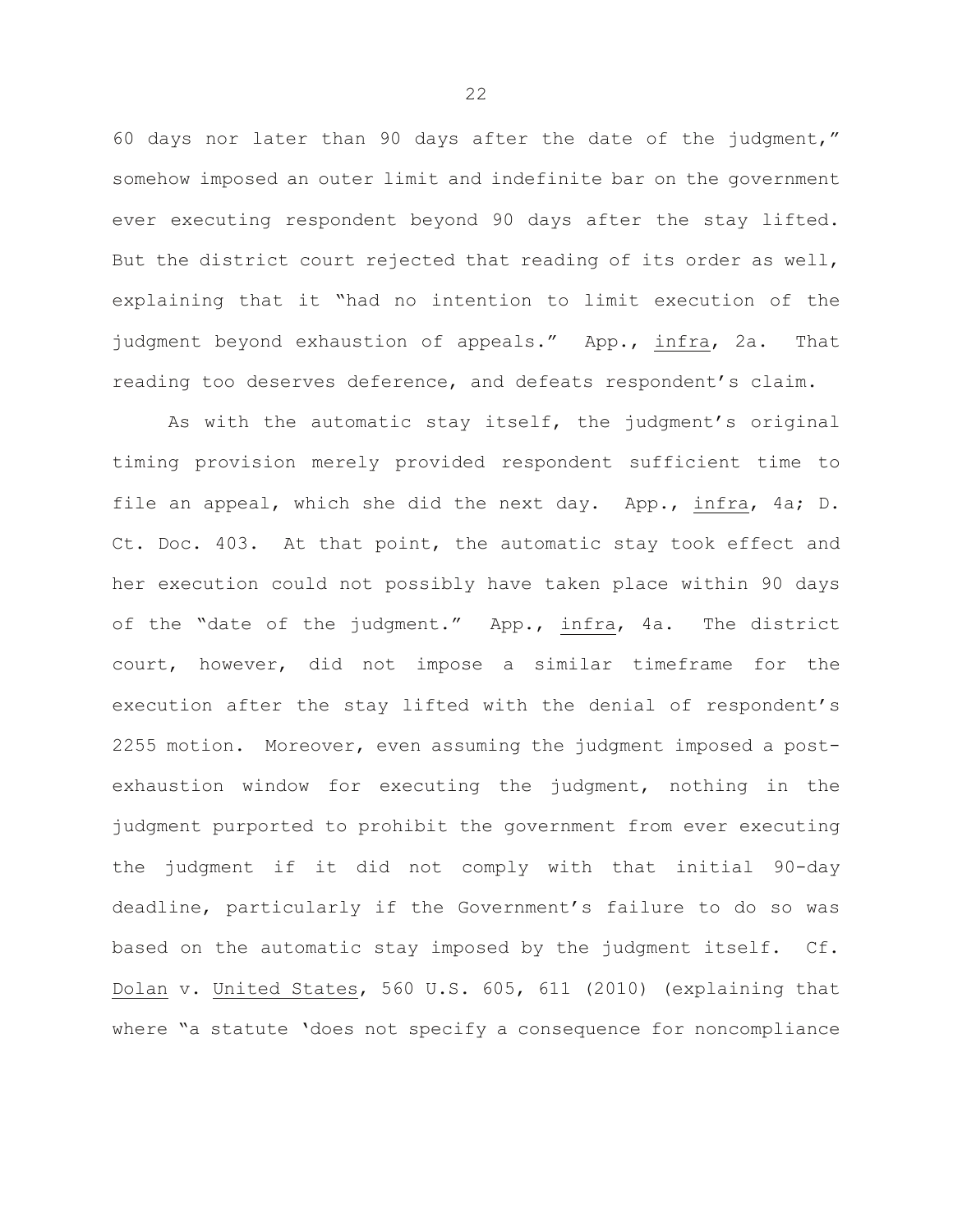with' its 'timing provisions,' 'federal courts will not in the ordinary course impose their own coercive sanction'").

Courts that have reviewed similar last-minute challenges based on long-expired stays in years-old judgments have reached the same conclusions. For example, the Western District of Texas interpreted a judgment containing language similar to what Montgomery puts at issue here and refused to vacate an execution date. Order on Motion for Injunctive Relief (D. Ct. Doc. 690), United States v. Vialva, 6:99-cr-070 (W.D. Tex. Sept. 11, 2020). The court concluded that its judgment did not limit the Attorney General's authority to set an execution date after the inmate exhausted his appeals. "When read in context with the entire judgment," the Court wrote, "it is clear the second paragraph was intended to limit only the Attorney General's authority to set an execution date before Vialva had a chance to exhaust his appeals. There is no indication that a stay of execution -- or the limitations placed on the Attorney General's authority to set an execution date -- was meant to apply after Vialva had exhausted his appeals." Ibid.; cf. Order (D. Ct. Doc. 1425), United States v. Lee, No. 97-cr-243 (E.D. Ark. July 10, 2020) (finding that Attorney General retained authority to schedule execution dates despite the judgment not expressly ordering it to do so).

3. Finally, if there were any doubt about whether the district court's interpretation of the judgment were correct, the